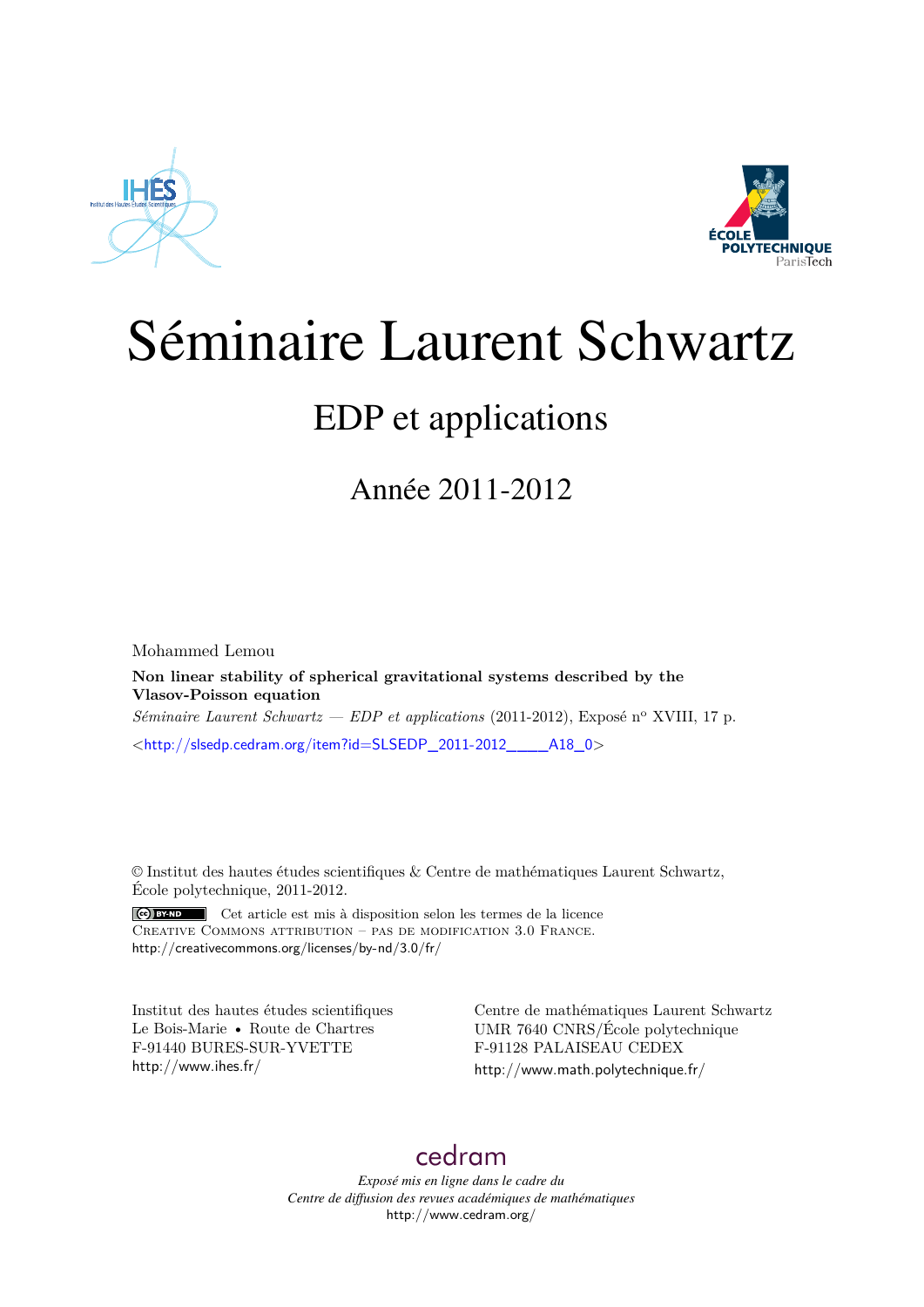#### NON LINEAR STABILITY OF SPHERICAL GRAVITATIONAL SYSTEMS DESCRIBED BY THE VLASOV-POISSON EQUATION

#### MOHAMMED LEMOU

Abstract. In this work, we prove the nonlinear stability of galaxy models derived from the three dimensional gravitational Vlasov Poisson system, which is a canonical model in astrophysics to describe the dynamics of galactic clusters. The stability of the so-called spherical models (which are radially symmetric steady states solutions) is a major question in astrophysics and, for decades, this problem has been the subject of a considerable amount of works in both mathematical and physics communities. A well known conjecture [6] is the stability of spherical models which are nonincreasing functions of their microscopic energy. This conjecture was proved at the linear level by several authors in the continuation of the breakthrough work by Antonov [2] in 1961. In a previous work [30], we proved the stability of anisotropic spherical models under *radially symmetric* perturbations using fundamental monotonicity properties of the Hamiltonian under suitable generalized symmetric rearrangements first observed in the physics literature [36, 12, 50, 1]. In a more recent work [31], we show how this approach combined with a new generalized Antonov type coercivity property implies the orbital stability of spherical isotropic models under general perturbations. In this paper, we summarize the results obtained in this work and give the main lines of the proofs.

Joint work with FLORIAN MÉHATS AND PIERRE RAPHAËL

#### 1. Introduction and statement of the results

1.1. The gravitational Vlasov Poisson system. Kinetic theory is commonly used to statistically describe galactic systems (such as stars clusters) since the Nbody description through Newton equations is not understood for systems with a large number of components. In these gravitational systems the collisions between the stars may be neglected and only long-range interactions due to the gravitational field have to be taken into account. When relativistic effects do not enter in play, such systems are commonly described by the three dimensional gravitational Vlasov-Poisson system:

$$
\begin{cases}\n\partial_t f + v \cdot \nabla_x f - \nabla \phi_f \cdot \nabla_v f = 0, & (t, x, v) \in \mathbb{R}_+ \times \mathbb{R}^3 \times \mathbb{R}^3 \\
f(t = 0, x, v) = f_0(x, v) \ge 0,\n\end{cases}
$$
\n(1.1)

where

$$
\rho_f(x) = \int_{\mathbb{R}^3} f(x, v) dv \text{ and } \phi_f(x) = -\frac{1}{4\pi|x|} * \rho_f \tag{1.2}
$$

are the density and the gravitational Poisson field associated to f. This nonlinear transport equation is a well known model in astrophysics for the description of the mechanical state of a stellar system subject to its own gravity, see for instance [6, 11].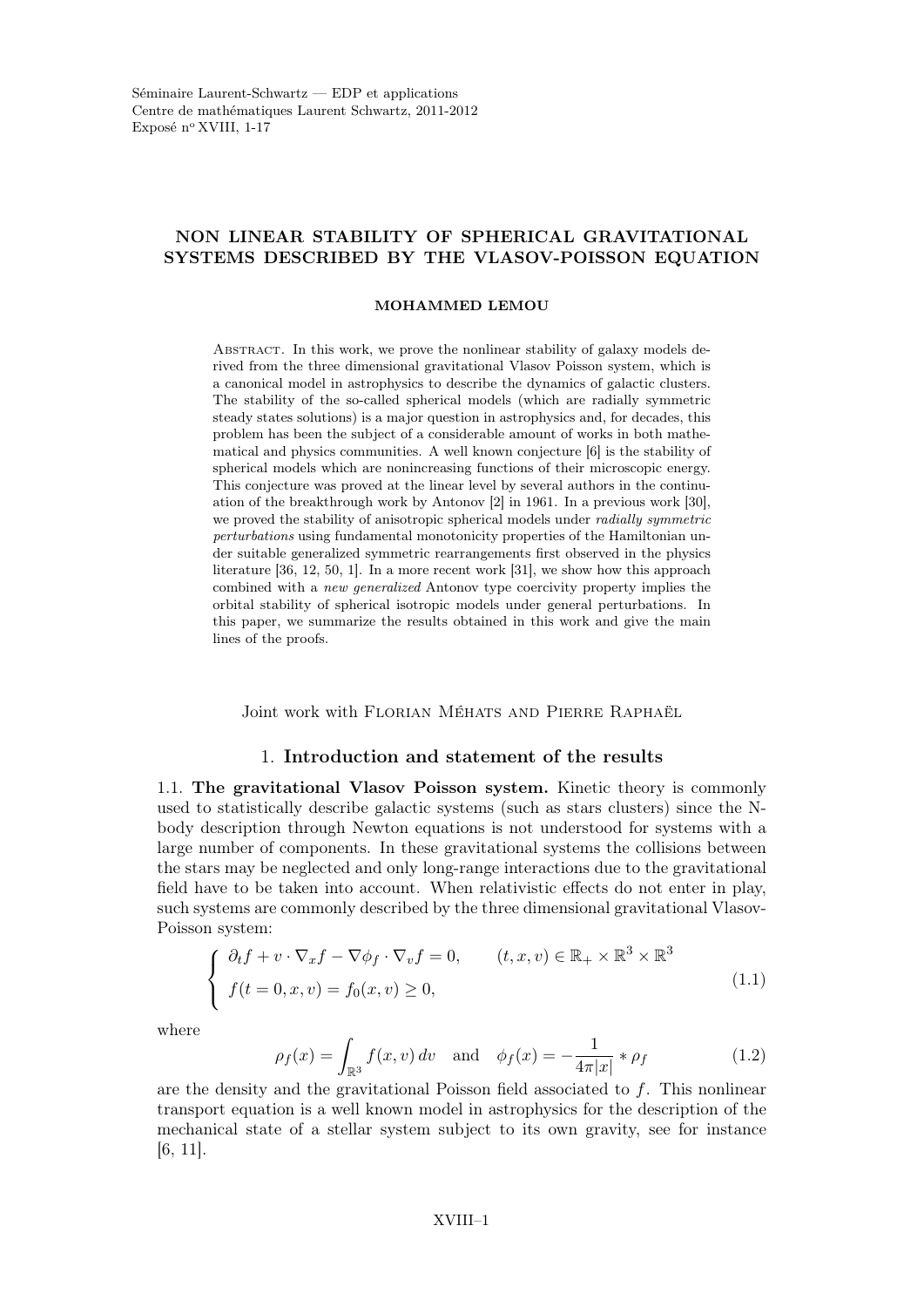The global Cauchy problem has been solved in [35, 42, 44] where unique global classical solutions  $f(t)$  in  $C_c^1$ , the space of  $C^1$  compactly supported functions, are derived. The nonlinear transport flow (1.1) satisfies the two following fundamental properties:

(i) The preservation of the total Hamiltonian

$$
\mathcal{H}(f(t)) = \frac{1}{2} \int_{\mathbb{R}^6} |v|^2 f(t, x, v) dx dv - \frac{1}{2} \int_{\mathbb{R}^3} |\nabla \phi_f(t, x)|^2 dx = \mathcal{H}(f(0)), \tag{1.3}
$$

(ii) The preservation of all the so-called Casimir functions:  $\forall G \in C^1([0, +\infty), \mathbb{R}^+)$ such that  $G(0) = 0$ .

$$
\int_{\mathbb{R}^6} G(f(t, x, v)) dx dv = \int_{\mathbb{R}^6} G(f_0(x, v)) dx dv.
$$
\n(1.4)

This property is equivalent to the following conservation law:

$$
\forall t \ge 0, \quad \mu_{f(t)} = \mu_{f_0}, \tag{1.5}
$$

where  $\mu_f$  is the distribution function associated to f:

$$
\forall s \ge 0, \quad \mu_f(s) = \text{meas} \left\{ (x, v) \in \mathbb{R}^6 : f(x, v) > s \right\},\tag{1.6}
$$

In particular the system has an infinite and uncountable set of invariant quantities.

In this work, we will deal with weak solutions in the natural energy space

$$
\mathcal{E} = \left\{ f \ge 0 \text{ with } f \in L^1 \cap L^\infty(\mathbb{R}^6) \text{ and } |v|^2 f \in L^1(\mathbb{R}^6) \right\}. \tag{1.7}
$$

For all  $f_0 \in \mathcal{E}$ , (1.1) admits a weak solution  $f(t)$ , constructed for instance in [4, 22, 23], which is also a renormalized solution, see [7, 8]. Moreover, this solution still satisfies (1.4), belongs to  $\mathcal{C}([0, +\infty), L^1(\mathbb{R}^6))$  and the energy conservation (1.3) is replaced by an inequality:

$$
\forall t \ge 0, \quad \mathcal{H}(f(t)) \le \mathcal{H}(f_0). \tag{1.8}
$$

This text is a summary of [31]. Here we just give the main steps of the proofs and underline the main arguments. Complete and detailed proofs of our claims can be found in [31].

1.2. Known results. Steady states solutions to  $(1.1)$  are functions  $Q(x, v)$  satisfying

$$
v \cdot \nabla_x Q - \nabla \phi_Q \cdot \nabla_v Q = 0.
$$
\n(1.9)

The complete determination of all the solutions to this equation is not known, but a particular family of solutions can easily be exhibited. Indeed any function of the form

$$
Q(x,v) = F(e, \ell),\tag{1.10}
$$

where  $e, \ell$  are respectively the microscopic energy and the kinetic momentum

$$
e(x,v) = \frac{|v|^2}{2} + \phi_Q(x), \quad \ell = |x \wedge v|^2,
$$
\n(1.11)

is a solution to (1.9). Note that if we restrict ourselves to radially symmetric solutions, the Jean's theorem [5] gives a complete classification of the solutions to (1.9). Recall that the radial symmetry in our context means that the distribution functions have the form  $f(x, v) \equiv f(|x|, |v|, x \cdot v)$ . In this case the *only* solutions to (1.9) are of the form (1.10). In fact the microscopic energy and the kinetic momentum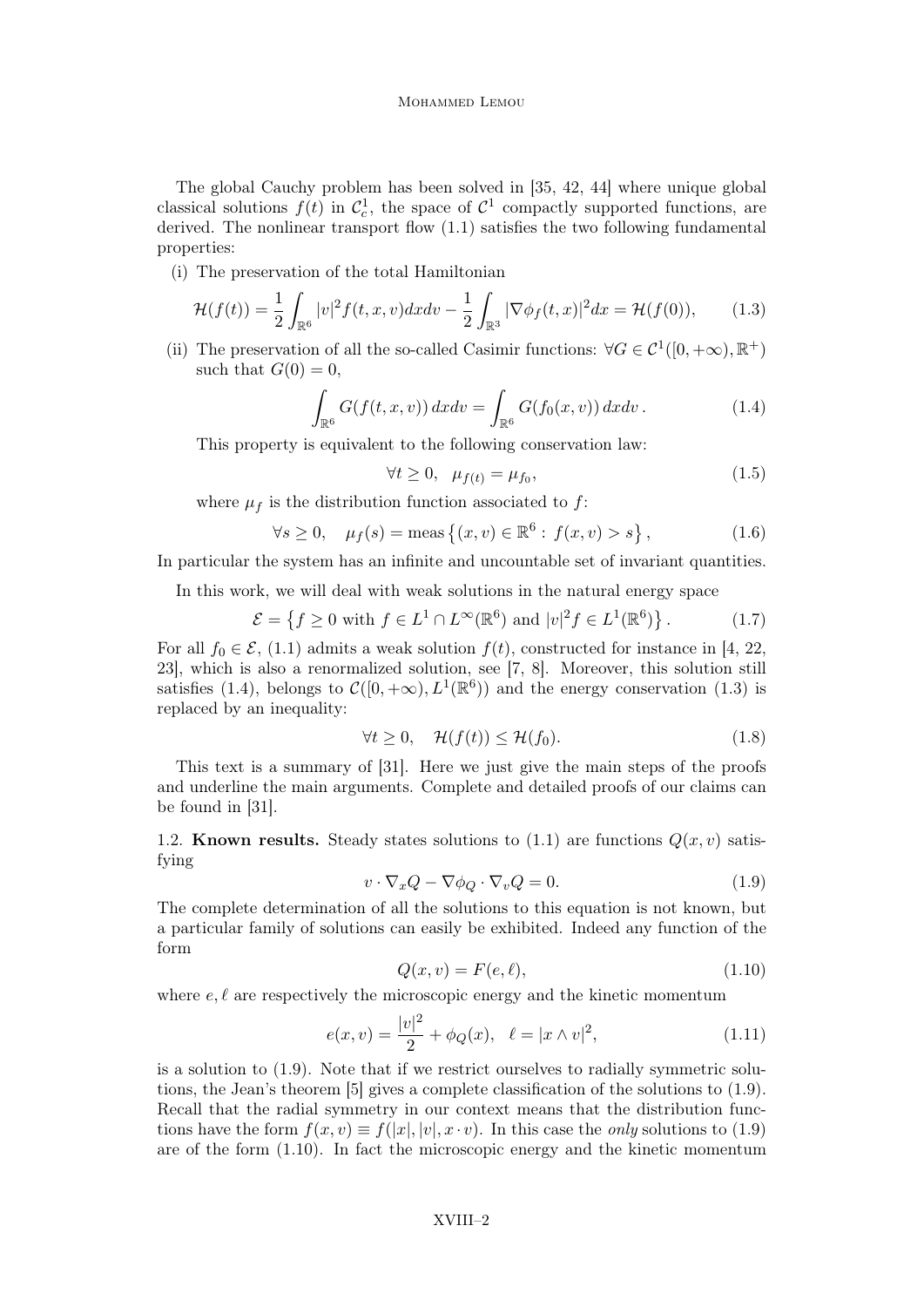(given by  $(1.11)$ ) are the *only* invariants of the radially symmetric characteristic flow associated with the transport operator  $\tau = v \cdot \nabla_x - \nabla \phi_Q \cdot \nabla_v$ .

A canonical problem which has attracted a considerable amount of works both in the physical and the mathematical communities is the question of the nonlinear stability of steady states models. We may summarize these stability issues in the two following conjectures:

- (i) Conjecture 1, anistropic steady states: Any steady state of the form  $Q(x, v) = F(e(x, v), \ell(x, v))$  which is nonincreasing with respect to the microscopic energy ( $\partial_e F < 0$  on the support of Q) is stable under spherically symmetric perturbations.
- (ii) Conjecture 2, isotropic steady states: Any steady state of the form  $Q(x, v) = F(e(x, v))$  which is nonincreasing with respect to the microscopic energy  $(F'(e) < 0$  on the support of Q is stable under general perturbations.

At the *linear* level, these two conjectures have been proved by many authors [10], [13, 24, 46], following the pioneering work by Antonov in the 60's [2, 3]. This analysis is based on some coercivity properties of the linearized Hamiltonian under constraints formally arising from the linearization of the Casimir conservation laws (1.4), see Lynden-Bell [36], known as Antonov's coercivity property.

At the nonlinear level, the full orbital stability in the natural energy space  $\mathcal E$  has been obtained for specific subclasses of steady states using variational techniques [51, 14, 16, 17, 18, 9, 45, 26, 27, 28, 43]. The key tool in such analyses is the Lions' concentration compactness principle [33, 34]. This powerful strategy however only applies to specific models which are global minimizers of the Hamiltonian (1.3) under at most two Casimir type conservation laws, see [27, 28] for a more complete introduction. Unfortunately, important physical models cannot be covered by such variational methods.

A non variational approach has been explored as a first attempt to treat the general case and to use the full rigidity provided by the continuum of conservation laws (1.4) [19], [15]. The outcome of this approach is a first result of stability against radially symmetric perturbations for the King model  $F(e) = (\exp(e_0 - e) - 1)_+$ . The method is based on Antonov's coercivity property and a direct linearization of the Hamiltonian near the King profile.

To completely solve conjecture 1, we proposed in [30] a different approach based on fine monotonicity properties of the Hamiltonian under suitable generalized symmetric rearrangements as first observed in pioneering breakthrough works in the physics literature, see in particular Lynden-Bell [36], Gardner [12], Wiechen, Ziegler, Schindler [50], Aly [1]. This approach avoids the delicate step of linearization of the Hamiltonian and reduces the stability problem for the full distribution function  $f$ to a minimization problem for a generalized energy involving the Poisson field  $\phi_f$ only. The main outcome is the radial stability of nonincreasing anisotropic models, solving in this way the first stability conjecture (see [30] for the proof):

Theorem 1.1 (Radial stability of nonincreasing anisotropic models, [30]). Let  $Q(x, v) = F(e, \ell)$  be a continuous, nonnegative compactly supported steady state solution to  $(1.1)$ . Assume that Q is nonincreasing in the following sense: there exists  $e_0 < 0$  such that  $F$  is  $C^1$  on  $\mathcal{O} = \{(e,\ell) \in \mathbb{R} \times \mathbb{R}_+ : F(e,\ell) > 0\} \subset (-\infty,e_0) \times \mathbb{R}_+$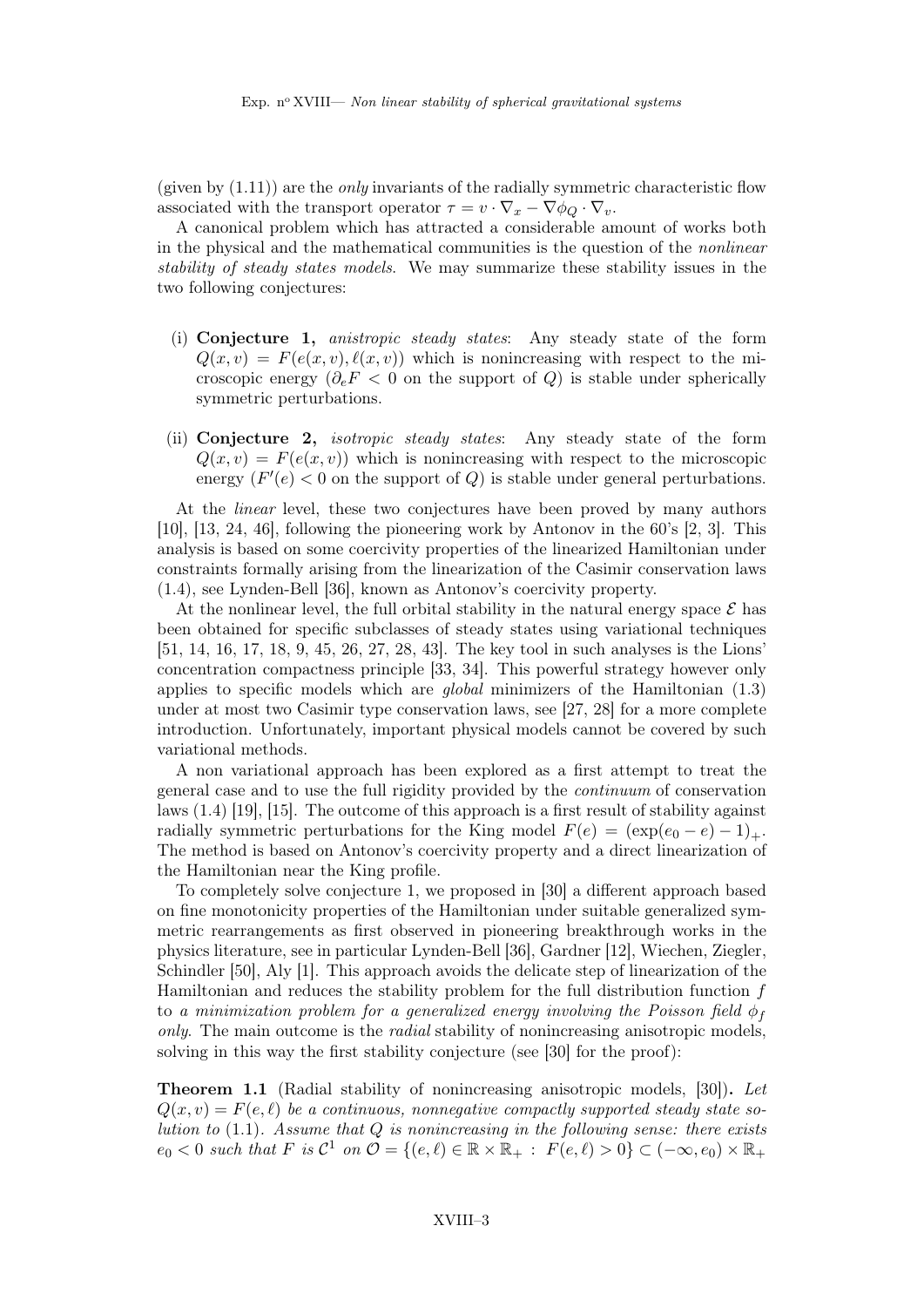and

$$
\frac{\partial F}{\partial e} < 0 \quad \text{on} \quad \mathcal{O}.
$$

Then Q is stable in the energy norm by radially symmetric perturbations, ie: for all  $M > 0$ , for all  $\varepsilon > 0$ , there exists  $\eta > 0$  such that given  $f_0 \in C_c^1$  radially symmetric with

$$
||f_0 - Q||_{L^1} \le \eta, \quad ||f_0||_{L^\infty} \le ||Q||_{L^\infty} + M, \quad |\mathcal{H}(f_0) - \mathcal{H}(Q)| \le \eta, \tag{1.12}
$$

the corresponding global strong solution  $f(t)$  to  $(1.1)$  satisfies:

$$
\forall t \ge 0, \quad || (1+|v|^2)(f(t)-Q)||_{L^1} \le \varepsilon. \tag{1.13}
$$

Finally, let us also mention the recent and remarkable work by Mouhot and Villani [39, 40] on the Landau damping, where asymptotic stability results have been proved for spatially homogeneous steady states of the Vlasov-Poisson system.

1.3. Statement of the result. Our aim in this paper is to solve the second stability conjecture (conjecture 2 above) by extending the stability result of Theorem 1.1 to the full set of non radial perturbations of isotropic models. We recall that the radial problem enjoys an additional rigidity because for  $f(x, v)$  radially symmetric, the Casimir conservation laws (1.4) can be extended as follows:  $\forall G(h,\ell) \geq 0, C^1$ with  $G(0, \ell) = 0$ ,

$$
\int_{\mathbb{R}^6} G(f(t, x, v), |x \wedge v|^2) dx dv = \int_{\mathbb{R}^6} G(f_0(x, v), |x \wedge v|^2) dx dv.
$$
\n(1.14)

This additional conservation law is fundamental in the proof of Theorem 1.1, and at the linear level, it is intimately connected to Antonov's coercivity property which is essentially equivalent to the coercivity of the Hessian of the Hamiltonian (1.3) under the full set of linearized constraints generated by (1.14).

For the full non radial problem, (1.14) is lost. However, we claim that the strategy developed in [30] coupled with a new generalized Antonov coercivity property allows us to derive the classical conjecture (conjecture 2) of orbital stability of nonincreasing isotropic models.

**Theorem 1.2** (Orbital stability of nonincreasing isotropic models). Let  $Q$  be a  $continuous, nonnegative, non-zero, compactly supported steady solution to  $(1.1)$ .$ Assume that Q is a nonincreasing spherical model in the following sense: there exists a continuous function  $F : \mathbb{R} \to \mathbb{R}_+$  such that

$$
\forall (x,v) \in \mathbb{R}^6, \quad Q(x,v) = F\left(\frac{|v|^2}{2} + \phi_Q(x)\right),\tag{1.15}
$$

and there exists  $e_0 < 0$  such that  $F(e) = 0$  for  $e \ge e_0$ , F is  $C^1$  on  $(-\infty, e_0)$  and

$$
F' < 0 \quad on \quad (-\infty, e_0). \tag{1.16}
$$

Then Q is orbitally stable in the energy norm by the flow  $(1.1)$ : for all  $M > 0$ , for all  $\varepsilon > 0$ , there exists  $\eta > 0$  such that, given  $f_0 \in \mathcal{E}$  with

$$
||f_0 - Q||_{L^1} \le \eta, \quad \mathcal{H}(f_0) \le \mathcal{H}(Q) + \eta, \quad ||f_0||_{L^\infty} \le ||Q||_{L^\infty} + M,\tag{1.17}
$$

for any weak solution  $f(t)$  to (1.1), there exists a translation shift  $z(t)$  such that  $\forall t \geq 0,$ 

$$
||(1+|v|^2)(f(t,x,v)-Q(x-z(t),v))||_{L^1(\mathbb{R}^6)} \leq \varepsilon.
$$
\n(1.18)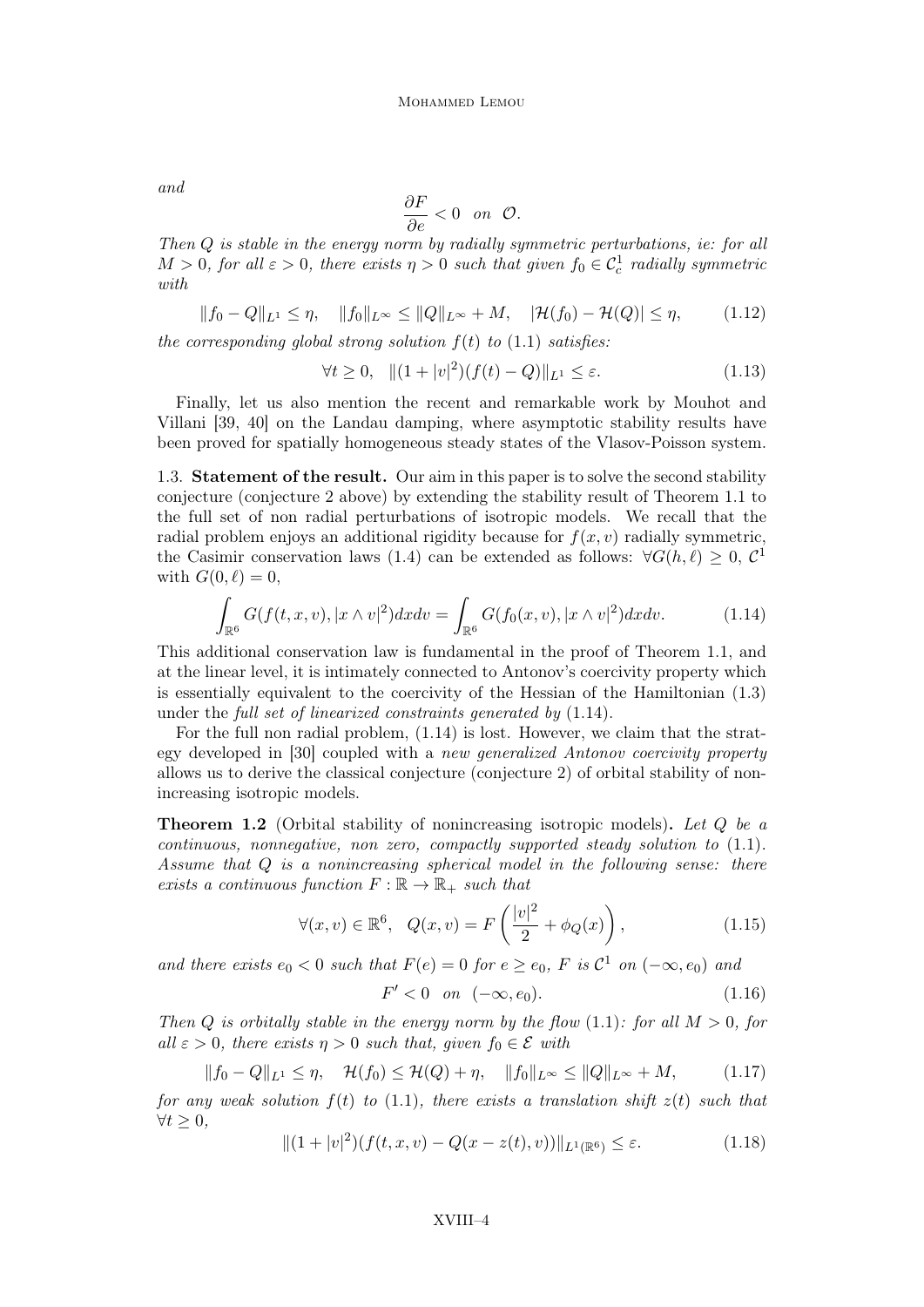We can see that the assumptions we make on  $Q$  are very general. Note that we allow F' to blow up on the boundary  $e \to e_0$  which is known to happen for many standard models. We in particular extract from [6] two models of physical relevance which fit into our analysis:

– The generalized polytropic models:

$$
F(e) = \sum_{0 \le i \le N} \alpha_i (e_0 - e)_+^{q_i}, \ \ 0 < q_i < \frac{7}{2}, \ \ \alpha_i \ge 0.
$$

– The King model:

$$
F(e) = (\exp(e_0 - e) - 1)_+ \text{ for some } e_0 < 0.
$$

1.4. Strategy of the proof. We first give a brief insight into the strategy of the proof of Theorem 1.2 which extends the approach introduced in [30]. More details are given in the next sections but the complete proofs are not addressed here and can be found in [31].

Step 1. Monotonicity of the Hamiltonian under generalized symmetric rearrangements.

We recall that the standard Schwarz symmetrization of  $f$  is defined by

$$
f^*(s) = \inf\{\tau \ge 0 \ : \ \mu_f(\tau) \le s\},\tag{1.19}
$$

where  $\mu_f$  is defined by (1.6). The rearrangement  $f^*$  is also the unique nonincreasing function on  $\mathbb{R}_+$  satisfying the equimeasurability property:

$$
\mu_f=\mu_{f^*}.
$$

Given a potential  $\phi$  in a suitable "Poisson field" class, we define the generalized symmetric nonincreasing rearrangement of f, denoted by  $f^{*\phi}$ , with respect to the microscopic energy  $e = \frac{|v|^2}{2} + \phi(x)$  as the unique function of e which is equimeasurable to  $f$ , explicitely

$$
f^{*\phi}(x,v) = f^* \circ a_{\phi}(e(x,v)), \quad a_{\phi}(e) = \text{meas}\{(x,v) \in \mathbb{R}^6, \quad \frac{|v|^2}{2} + \phi(x) < e\}. \tag{1.20}
$$

Any nonincreasing spherical steady state solution to (1.1) is a fixed point of this transformation when generated by its own Poisson field:

$$
Q^{*\phi_Q} = Q.\tag{1.21}
$$

Moreover, the Hamiltonian (1.3) enjoys a nonlinear monotonicity property which was first observed in the physics literature, see in particular Aly [1]:

$$
\mathcal{H}(f) \ge \mathcal{H}(f^{*\phi_f}).\tag{1.22}
$$

For perturbations which are equimeasurable to  $Q$  ie

$$
f^* = Q^*,\tag{1.23}
$$

we can more precisely lower bound the Hamiltonian by a functional which depends on the Poisson field only:

$$
\mathcal{H}(f) - \mathcal{H}(Q) \ge \mathcal{J}(\phi_f) - \mathcal{J}(\phi_Q) \tag{1.24}
$$

where  $\mathcal J$  can be interpreted as a generalized energy, [36]:

$$
\mathcal{J}(\phi_f) = \mathcal{H}(Q^{*\phi_f}) + \frac{1}{2} \int_{\mathbb{R}^3} |\nabla \phi_{Q^{*\phi_f}} - \nabla \phi_f|^2.
$$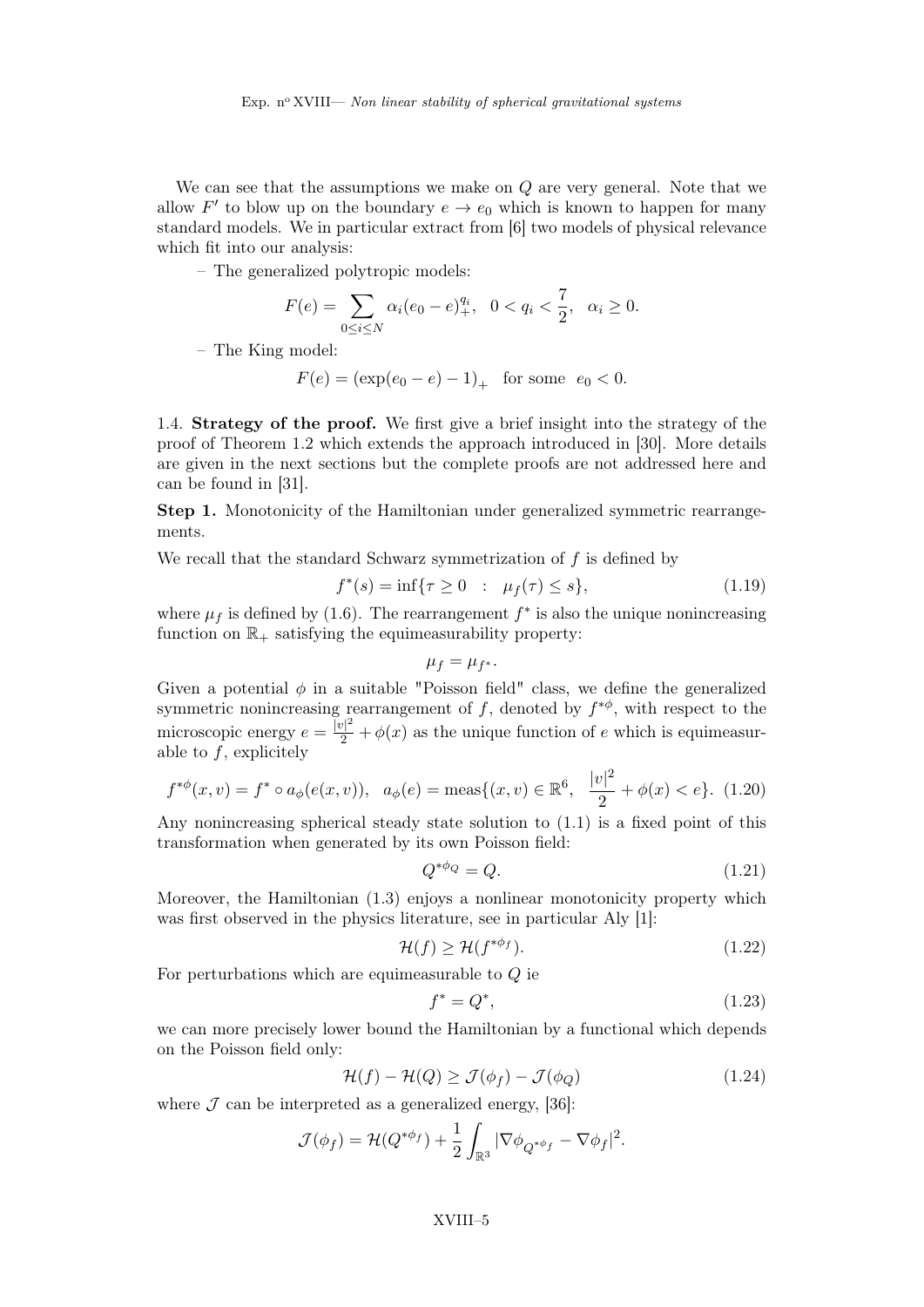Step 2. Coercivity of the Hessian: a Poincaré inequality.

The first step shows that the Hamiltonian controls a functional  $\mathcal J$  of the potential field only. Therefore we are led to study this reduced functional and analyse how it controls the potential field itself. We then linearize this functional  $\mathcal J$  at  $\phi_O$ . The linear term drops thanks to the Euler-Lagrange equation (1.21) and the Hessian takes the following remarkable form

$$
D^{2} \mathcal{J}(\phi_{Q})(h,h) = \int_{\mathbb{R}^{3}} |\nabla h|^{2} dx - \int_{\mathbb{R}^{6}} |F'(e)|(h - \Pi h)^{2} dx dv \qquad (1.25)
$$

where  $\Pi$ , defined by (3.6), denotes after a suitable *phase space* change of variables the projection of  $h$  onto the functions which depend only on the microscopic energy e. A similar structure occured in [30] where the corresponding quadratic form was

$$
\int_{\mathbb{R}^3} |\nabla h|^2 - \int_{\mathbb{R}^6} \left| \frac{\partial F}{\partial e}(e,\ell) \right| (h - \Pi_{e,\ell} h)^2 dx dv \tag{1.26}
$$

and where  $\Pi_{e,\ell}$  corresponds to the projection onto functions which depend on  $(e, \ell)$ only (e and  $\ell$  being defined by (1.11)). The strict coercivity of the quadratic form (1.26) was then equivalent to Antonov's stability result, but this statement is no longer sufficient in our setting as (1.26) is lower bounded by (1.25).

We now claim the positivity of (1.25) for spherical models

$$
D^{2} \mathcal{J}(\phi_{Q})(h,h) = \int_{\mathbb{R}^{3}} |\nabla h|^{2} - \int_{\mathbb{R}^{6}} |F'(e)|(h - \Pi h)^{2} dx dv \ge 0, \qquad (1.27)
$$

and in fact the quadratic form is coercive up to the degeneracy induced by translation invariance<sup>1</sup>. For this, we reinterpret  $(1.27)$  as a generalized Poincaré inequality, and we claim that the classical approach developed by Hörmander [20, 21] for the proof of weighted  $L^2$  Poincaré inequalities:

$$
d\mu=e^{-V(x)}dx,\ \ \int_{\mathbb{R}^N}(f-\overline{f})^2d\mu\lesssim\int_{\mathbb{R}^N}|\nabla f|^2d\mu,\ \ \overline{f}=\frac{\int_{\mathbb{R}^N}fd\mu}{\int_{\mathbb{R}^N}d\mu}
$$

under the convexity assumption  $\nabla^2 V \geq 1$ , can be adapted to our setting.

Step 3. Compactness up to translations.

From standard continuity arguments, the conservation law (1.5) and the inequality (1.8) ensure that Theorem 1.2 is now equivalent to the relative compactness in the energy space up to translation of generalized minimizing sequences:

$$
f_n^* \to Q^*
$$
 in  $L^1$  and  $\limsup_{n \to +\infty} \mathcal{H}(f_n) \leq \mathcal{H}(Q)$ .

The two last steps yield the control of the potential in terms of the functional  $\mathcal{J}$ . A slight improvement of the inequality (1.24) now gives

$$
\mathcal{H}(f_n) - \mathcal{H}(Q) + \|\phi_{f_n}\|_{\infty} \|f_n^* - Q^*\|_{L^1} \ge \mathcal{J}(\phi_{f_n}) - \mathcal{J}(\phi_Q). \tag{1.28}
$$

This implies the relative compactness up to translations

$$
\nabla \phi_{f_n}(\cdot + x_n) \to \nabla \phi_Q \text{ in } L^2(\mathbb{R}^3).
$$

<sup>&</sup>lt;sup>1</sup>see Proposition 3.2 for precise statements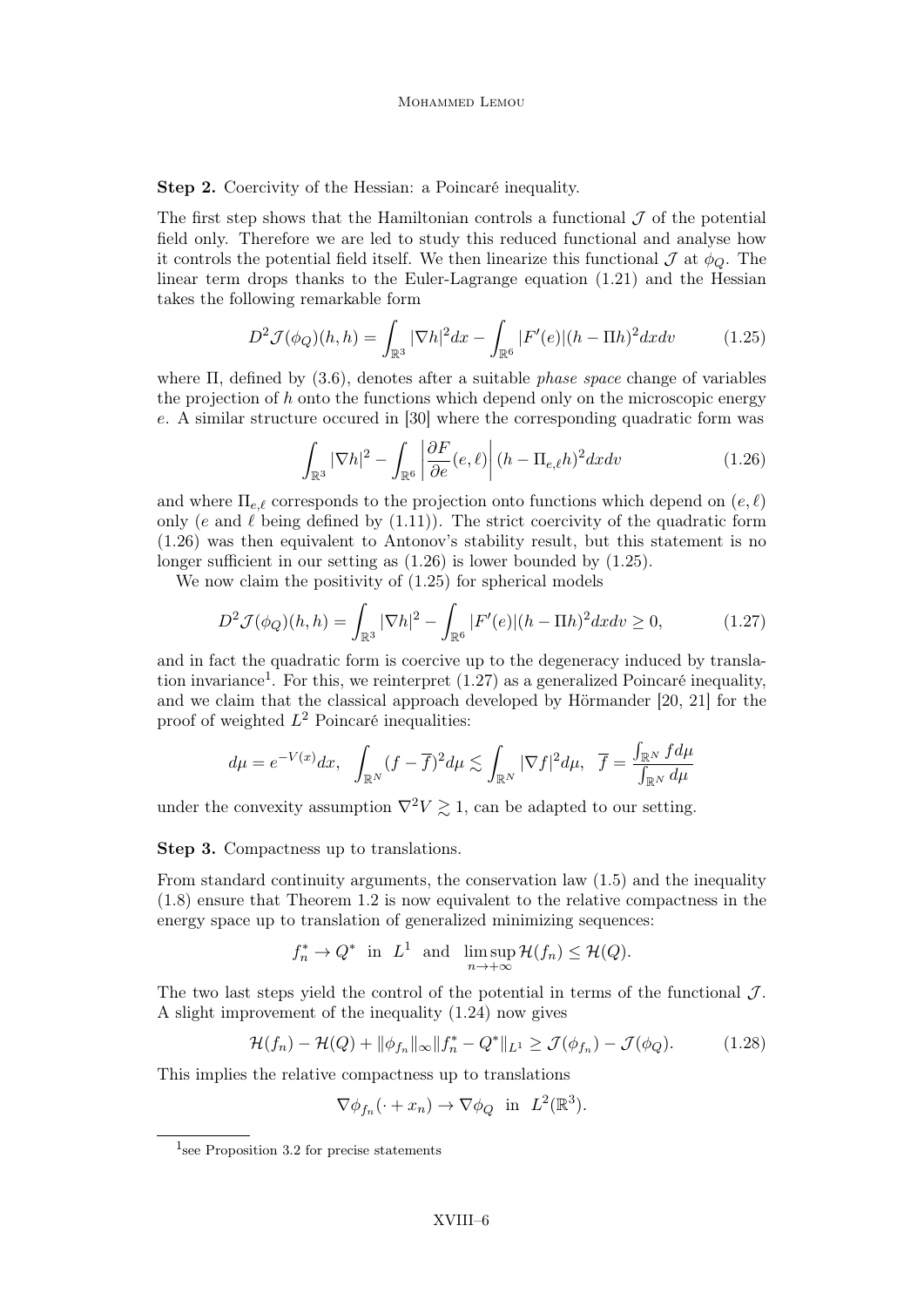The strong convergence in the energy norm of the full distribution function now follows from a further use of the extra terms in the monotonicity property (1.22) which yields:

$$
\int (1+|v|^2)|f_n(x+x_n,v) - Q(x,v)|dxdv \to 0 \text{ as } n \to +\infty
$$

and enables to conclude the proof of Theorem 1.2.

Now we give a more detailed summary of the main steps of the proof and underline the main arguments. Complete and detailed proofs of our claims are not given here, and we refer the reader to [31] for a complete presentation.

#### 2. Generalized symmetrization and reduction to a functional of the gravitational potential

In this section, we construct the new rearrangement  $f^{*\phi}$  with respect to a given Poisson type field, and show the monotonicity of the Hamiltonian under the corresponding transformation. This allows to find out a new functional of the potential field only (to be analyzed later on) which is controlled by the Hamiltonian. Our approach extends the one we developed in [30] to the case of non radial potentials, and most arguments are in fact simplified by the absence of kinetic momentum.

2.1. Symmetrization with respect to the microscopic energy. We start by defining a suitable convex set of "Poisson type" potentials:

$$
\mathcal{X} = \left\{ \phi \in \mathcal{C}(\mathbb{R}^3) \text{ such that } \phi \le 0, \lim_{|x| \to +\infty} \phi(x) = 0, \ \nabla \phi \in L^2(\mathbb{R}^3) \text{ and } m(\phi) > 0 \right\}
$$

where

$$
m(\phi) := \inf_{x \in \mathbb{R}^3} (1 + |x|) |\phi(x)|.
$$
 (2.1)

Note that if  $f \in \mathcal{E}$  is nonzero and  $\phi_f$  is its Poisson field given by (1.2), then  $\phi_f \in \mathcal{X}$ . We associate to any  $\phi \in \mathcal{X}$  the following Jacobian function  $a_{\phi}: \mathbb{R}^*_{-} \to \mathbb{R}^+$  as:

$$
\forall e < 0, \ a_{\phi}(e) = \text{meas}\left\{ (x, v) \in \mathbb{R}^6 : \frac{|v|^2}{2} + \phi(x) < e \right\}.
$$

This may also be explicited by the formula

$$
\forall e < 0, \ \ a_{\phi}(e) = \frac{8\pi\sqrt{2}}{3} \int_{\mathbb{R}^3} \left( e - \phi(x) \right)_+^{3/2} dx. \tag{2.2}
$$

In particular,  $a_{\phi}(e) = 0$  for all  $e < \min \phi$ ; Moreover  $a_{\phi}$  is  $\mathcal{C}^1$  on  $(-\infty, 0)$  and is a strictly increasing  $\mathcal{C}^1$  diffeomorphism from  $[\min \phi, 0)$  onto  $\mathbb{R}_+$ .

We then introduce the generalized rearrangement of  $f$  with respect to a Poisson field  $\phi \in \mathcal{X}$ . For given  $f \in L^1_+ \cap L^{\infty}$  and  $\phi \in \mathcal{X}$ , we define the rearrangement of f with respect to the microscopic energy  $\frac{|v|^2}{2} + \phi(x)$  as follows:

$$
f^{*\phi}(x,v) = \begin{cases} f^* \left( a_\phi \left( \frac{|v|^2}{2} + \phi(x) \right) \right) & \text{if } \frac{|v|^2}{2} + \phi(x) < 0\\ 0 & \text{if } \frac{|v|^2}{2} + \phi(x) \ge 0 \end{cases}
$$
 (2.3)

on  $\mathbb{R}^6$ , where  $a_{\phi}$  is defined by (2.2). Then: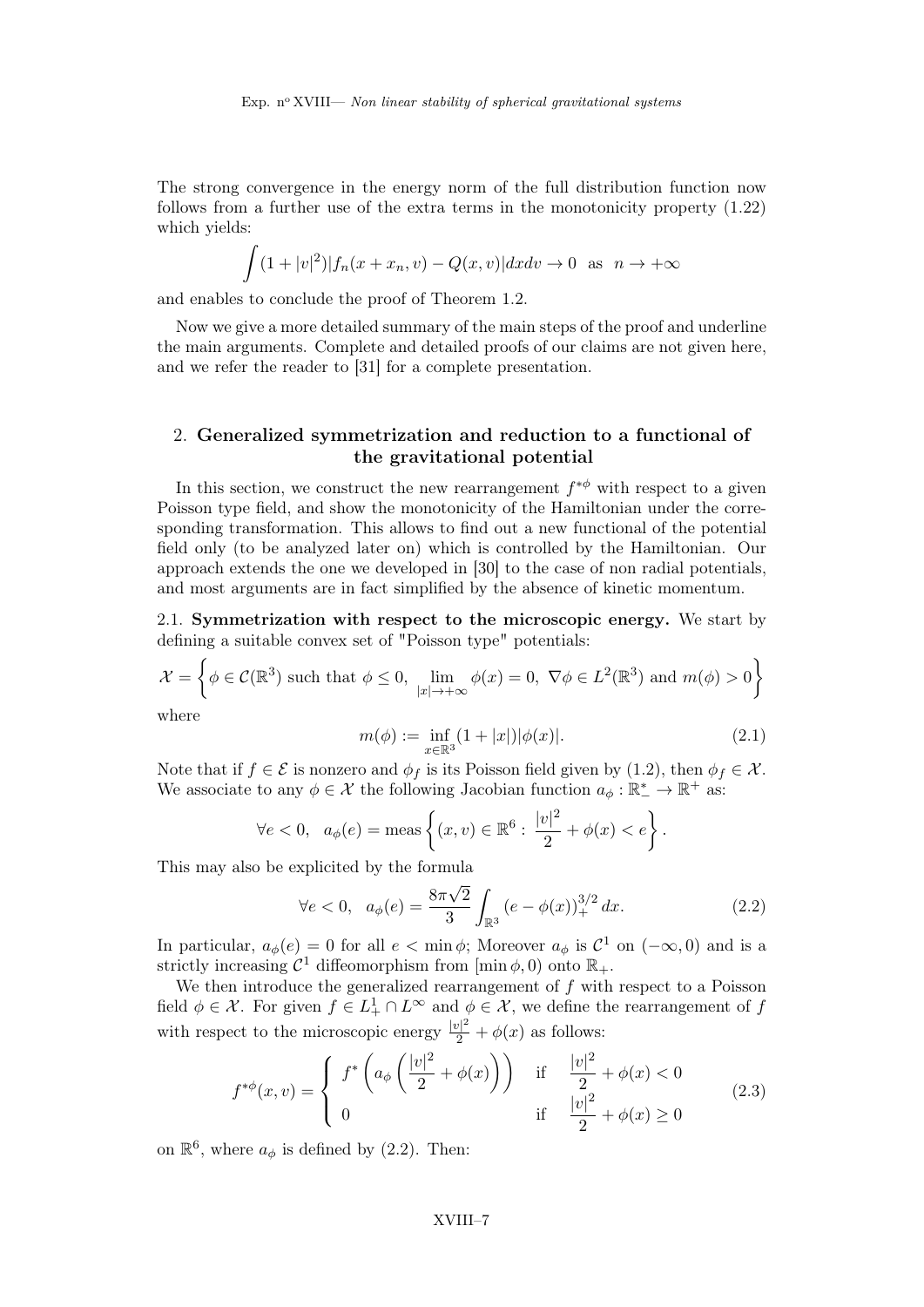(i)  $f^{*\phi}$  is equimeasurable with f, i.e.

$$
f^{*\phi} \in \text{Eq}(f) = \{ g \in L^1_+ \cap L^{\infty} \text{ with } \mu_f = \mu_g \}. \tag{2.4}
$$

(ii)  $f^{*\phi}$  belongs to the energy space, i.e.  $f^{*\phi} \in \mathcal{E}$  with

$$
\int_{\mathbb{R}^6} \frac{|v|^2}{2} f^{*\phi} dx dv \le C \| \nabla \phi \|_{L^2}^{4/3} \| f \|_{L^1}^{7/9} \| f \|_{L^\infty}^{2/9}.
$$
\n(2.5)

We now reinterpret the assumptions on  $Q$  in Theorem 1.2 and claim that spherical models are fixed points of the  $f \to f^{*\phi_f}$  transformation<sup>2</sup>.

$$
F(e) = Q^* \circ a_{\phi_Q}(e), \quad \forall e \in [\phi_Q(0), 0), \quad \text{and} \quad Q^{*\phi_Q} = Q \quad on \ \mathbb{R}^6. \tag{2.6}
$$

2.2. Monotonicity of the Hamiltonian under symmetric rearrangement. We are now in position to derive the monotonicity of the Hamiltonian under the generalized rearrangement which is the first key to our analysis and was already observed in the physics literature, see [1] and references therein. Given  $f \in \mathcal{E} \setminus \{0\}$ , we have  $\phi_f \in \mathcal{X}$  and we will note to ease notation:

$$
\widehat{f} = f^{*\phi_f}.\tag{2.7}
$$

Given  $\phi \in \mathcal{X}$ , we define the functional

$$
\mathcal{J}_{f^*}(\phi) = \mathcal{H}(f^{*\phi}) + \frac{1}{2} \|\nabla \phi - \nabla \phi_{f^{*\phi}}\|_{L^2}^2
$$
 (2.8)

which is well defined from  $(2.5)$ . We claim:

**Proposition 2.1** (Monotonicity of the Hamiltonian under the  $f^{*\phi_f}$  rearrangement). Let  $f \in \mathcal{E} \setminus \{0\}$  and  $\widehat{f}$  given by (2.7), then:

$$
\mathcal{H}(f) \ge \mathcal{J}_{f^*}(\phi_f) \ge \mathcal{H}(\hat{f}).\tag{2.9}
$$

Moreover,  $\mathcal{H}(f) = \mathcal{H}(\widehat{f})$  if and only if  $f = \widehat{f}$ .

*Proof.* First compute for all  $f, g \in \mathcal{E}$ :

$$
\mathcal{H}(f) = \frac{1}{2} \int_{\mathbb{R}^6} |v|^2 f - \frac{1}{2} \int_{\mathbb{R}^3} |\nabla \phi_f|^2
$$
  
\n
$$
= \int_{\mathbb{R}^6} \left( \frac{|v|^2}{2} + \phi_f \right) (f - g) + \frac{1}{2} \int_{\mathbb{R}^6} |v|^2 g + \int_{\mathbb{R}^3} \phi_f g + \frac{1}{2} \int |\nabla \phi_f|^2
$$
  
\n
$$
= \mathcal{H}(g) + \frac{1}{2} ||\nabla \phi_f - \nabla \phi_g||_{L^2}^2 + \int_{\mathbb{R}^6} \left( \frac{|v|^2}{2} + \phi_f(x) \right) (f - g). \tag{2.10}
$$

Replacing g by  $\hat{f} = f^{*\phi_f}$  yields from (2.8):

$$
\mathcal{H}(f) = \mathcal{J}_{f^*}(\phi_f) + \int_{\mathbb{R}^6} \left( \frac{|v|^2}{2} + \phi_f(x) \right) (f - f^{*\phi_f}) dx dv, \tag{2.11}
$$

and hence (2.9) follows from

$$
\int_{\mathbb{R}^6} \left(\frac{|v|^2}{2} + \phi_f(x)\right) (f - \hat{f}) dx dv \ge 0,
$$
\n(2.12)

 $2$ Note that this is essentially a characterization of spherical models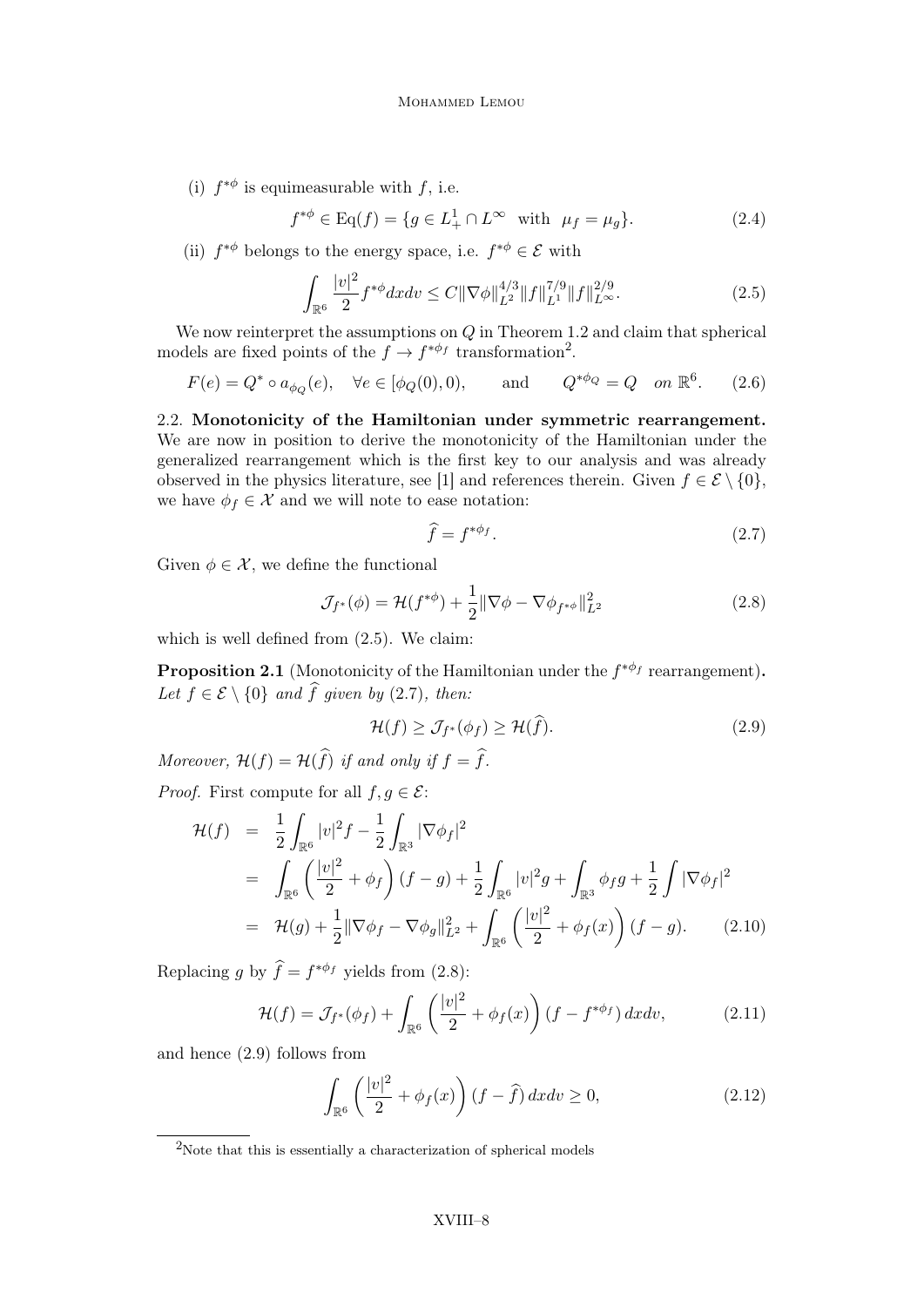with equality if and only if  $f = \hat{f}$ . The proof of (2.12) is reminiscent from a standard inequality for symmetric rearrangement, see [32]. Indeed, use the layer cake representation

$$
f(x,v) = \int_{t=0}^{\|f\|_{L^{\infty}}} \mathbb{1}_{t < f(x,v)} dt
$$

and Fubini to derive:

$$
\int_{\mathbb{R}^{6}} \left( \frac{|v|^{2}}{2} + \phi_{f} \right) (f - \hat{f}) \, dxdv
$$
\n
$$
= \int_{t=0}^{||f||_{L^{\infty}}} dt \int_{\mathbb{R}^{6}} \left( \mathbb{1}_{t < f(x,v)} - \mathbb{1}_{t < \hat{f}(x,v)} \right) \left( \frac{|v|^{2}}{2} + \phi_{f} \right) dxdv
$$
\n
$$
= \int_{t=0}^{||f||_{L^{\infty}}} dt \int_{\mathbb{R}^{6}} \left( \mathbb{1}_{\hat{f}(x,v) \le t < f(x,v)} - \mathbb{1}_{f(x,v) \le t < \hat{f}(x,v)} \right) \left( \frac{|v|^{2}}{2} + \phi_{f} \right) dxdv
$$
\n
$$
= \int_{t=0}^{||f||_{L^{\infty}}} dt \left( \int_{S_{1}(t)} \left( \frac{|v|^{2}}{2} + \phi_{f} \right) dxdv - \int_{S_{2}(t)} \left( \frac{|v|^{2}}{2} + \phi_{f} \right) dxdv \right) (2.13)
$$

with

$$
S_1(t) = \{ \hat{f}(x, v) \le t < f(x, v) \}, \qquad S_2(t) = \{ f(x, v) \le t < \hat{f}(x, v) \}.
$$

Observe from  $f \in Eq(f)$  that:

for a.e. 
$$
t > 0
$$
,  $\text{meas}(S_1(t)) = \text{meas}(S_2(t))$ . (2.14)

Thus:  $\forall t \in (0, \|f\|_{L^{\infty}})$ ,

$$
\int_{S_2(t)} \left( \frac{|v|^2}{2} + \phi_f(x) \right) dx dv \le \max(S_2(t)) (f^* \circ a_{\phi_f})^{-1}(t) = \int_{S_1(t)} (f^* \circ a_{\phi_f})^{-1}(t) dx dv,
$$

where  $f^* \circ a_{\phi_f}^{-1}$  is a pseudo-inverse of the nonincreasing function  $f^* \circ a_{\phi_f}$ . Injecting this into  $(2.13)$  yields:

$$
\int_{\mathbb{R}^6} \left( \frac{|v|^2}{2} + \phi_f \right) (f - \hat{f}) dx dv \ge
$$
\n
$$
\int_0^{\|f\|_{L^\infty}} dt \int_{S_1(t)} \left( \frac{|v|^2}{2} + \phi_f(x) - (f^* \circ a_{\phi_f})^{-1}(t) \right) dx dv \ge 0
$$

and (2.12) is proved. We also have the analogous inequality for  $S_2(t)$ . From this chain of inequalities one may easily derive the case of equality and concludes the proof of Proposition 2.1.  $\Box$ 

#### 3. Study of the reduced functional  $\mathcal J$

In this section, we study the following functional  $\mathcal J$  defined on  $\mathcal X$ :

$$
\mathcal{J}(\phi) = \mathcal{J}_{Q^*}(\phi) = \mathcal{H}(Q^{*\phi}) + \frac{1}{2} \|\nabla \phi - \nabla \phi_{Q^{*\phi}}\|_{L^2}^2.
$$
 (3.1)

We claim that locally near  $\phi_Q$ ,  $\mathcal{J}(\phi) - \mathcal{J}(\phi_Q)$  is equivalent to the distance of  $\phi$  to the manifold of translated Poisson fields  $\phi_Q(\cdot + x)$ ,  $x \in \mathbb{R}^3$ .

We first recall the definition of the homogeneous Sobolev space  $\dot{H}^1$ , which is the completion of the space of functions of  $C_0^{\infty}(\mathbb{R}^3)$  with respect to the norm  $\|\nabla \phi\|_{L^2}$ , and define  $\dot{H}^1_{rad}$  as the subset of radial functions of  $\dot{H}^1$ .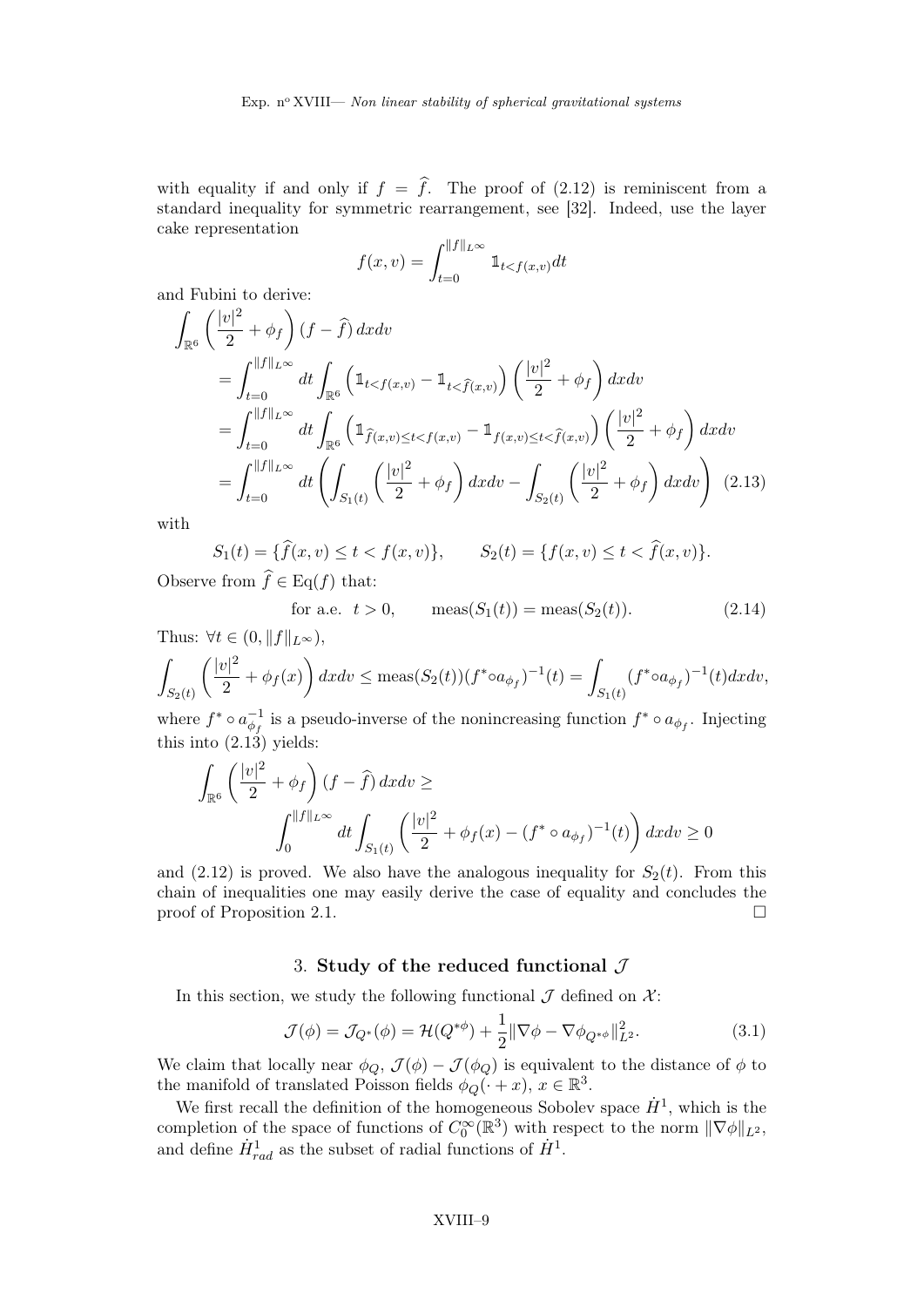MOHAMMED LEMOU

**Proposition 3.1** (Coercive behavior of  $\mathcal{J}$  near  $\phi_Q$ ). There exist universal constants  $c_0, \delta_0 > 0$  and a continuous map  $\phi \mapsto z_\phi$  from  $(H^1, \|\cdot\|_{\dot{H}^1}) \to \mathbb{R}^3$  such that the following holds true. Let  $\phi \in \mathcal{X}$  with

$$
\inf_{z \in \mathbb{R}^3} (||\phi - \phi_Q(\cdot - z)||_{L^\infty} + ||\nabla \phi - \nabla \phi_Q(\cdot - z)||_{L^2}) < \delta_0,
$$
\n(3.2)

then:

$$
\mathcal{J}(\phi) - \mathcal{J}(\phi_Q) \ge c_0 \|\nabla \phi - \nabla \phi_Q(\cdot - z_\phi)\|_{L^2}^2.
$$
 (3.3)

This section will be devoted to a sketched proof of Proposition 3.1. This proof relies first on the second order Taylor expansion of  $\mathcal J$  at  $\phi_{\mathcal O}$ , and then on the coercivity of the Hessian which is the second main key to our analysis, Proposition 3.2, and corresponds to a generalized Antonov's coercivity property. Again the detailed proof can be found in [31]. We present the main lines of the proof in several steps.

3.1. Taylor expansion for  $\mathcal{J}$ . In this step, we proved that the functional  $\mathcal{J}$  defined on  $\mathcal X$  satisfies the following properties.

(i) Differentiability of  $\mathcal J$ . Let  $\phi, \phi \in \mathcal X$ , then the function

$$
\lambda \mapsto \mathcal{J}(\phi + \lambda(\widetilde{\phi} - \phi))
$$

is twice differentiable on [0, 1].

(ii) Taylor expansion of  $\mathcal J$  near  $\phi_{\mathcal O}$ . There holds the Taylor expansion near  $\phi_{\mathcal O}$ :  $\forall \phi \in \mathcal{X},$ 

$$
\mathcal{J}(\phi) - \mathcal{J}(\phi_Q) = \frac{1}{2} D^2 \mathcal{J}(\phi_Q) (\phi - \phi_Q, \phi - \phi_Q) + \eta \left( \| \phi - \phi_Q \|_{L^\infty} \right) \| \nabla \phi - \nabla \phi_Q \|_{L^2}^2 \tag{3.4}
$$
 where

where

$$
\eta(\delta) \to 0 \text{ as } \delta \to 0.
$$

Moreover, the second derivative of  $\mathcal J$  at  $\phi_Q$  in the direction h is given by

$$
D^2 \mathcal{J}(\phi_Q)(h, h) \tag{3.5}
$$
  
= 
$$
\int_{\mathbb{R}^3} |\nabla h|^2 dx - \int_{\mathbb{R}^6} \left| F'\left(\frac{|v|^2}{2} + \phi_Q(x)\right) \right| (h(x) - \Pi h(x, v))^2 dx dv,
$$

where  $\Pi h$  is the projector:

$$
\Pi h(x,v) = \frac{\int_{\mathbb{R}^3} \left(\frac{|v|^2}{2} + \phi_Q(x) - \phi_Q(y)\right)_+^{1/2} h(y) dy}{\int_{\mathbb{R}^3} \left(\frac{|v|^2}{2} + \phi_Q(x) - \phi_Q(y)\right)_+^{1/2} dy}.
$$
(3.6)

3.2. A new Antonov type inequality. Now we come to an important step in our analysis which is the coercivity of the Hessian  $D^2 \mathcal{J}(\phi_Q)$  up to the degeneracies induced by the translation invariance. This can be seen as a generalization of the celebrated Antonov's stability property –see Proposition 4.1 in [30] for a precise statement–:

**Proposition 3.2** (Generalized Antonov's stability property). Let Q satisfy the assumptions of Theorem 1.2 and consider the linear operator generated by the Hessian  $(3.5)$ :

$$
\mathcal{L}h = -\Delta h - \int_{\mathbb{R}^3} |F'(e)| (h - \Pi h) dv.
$$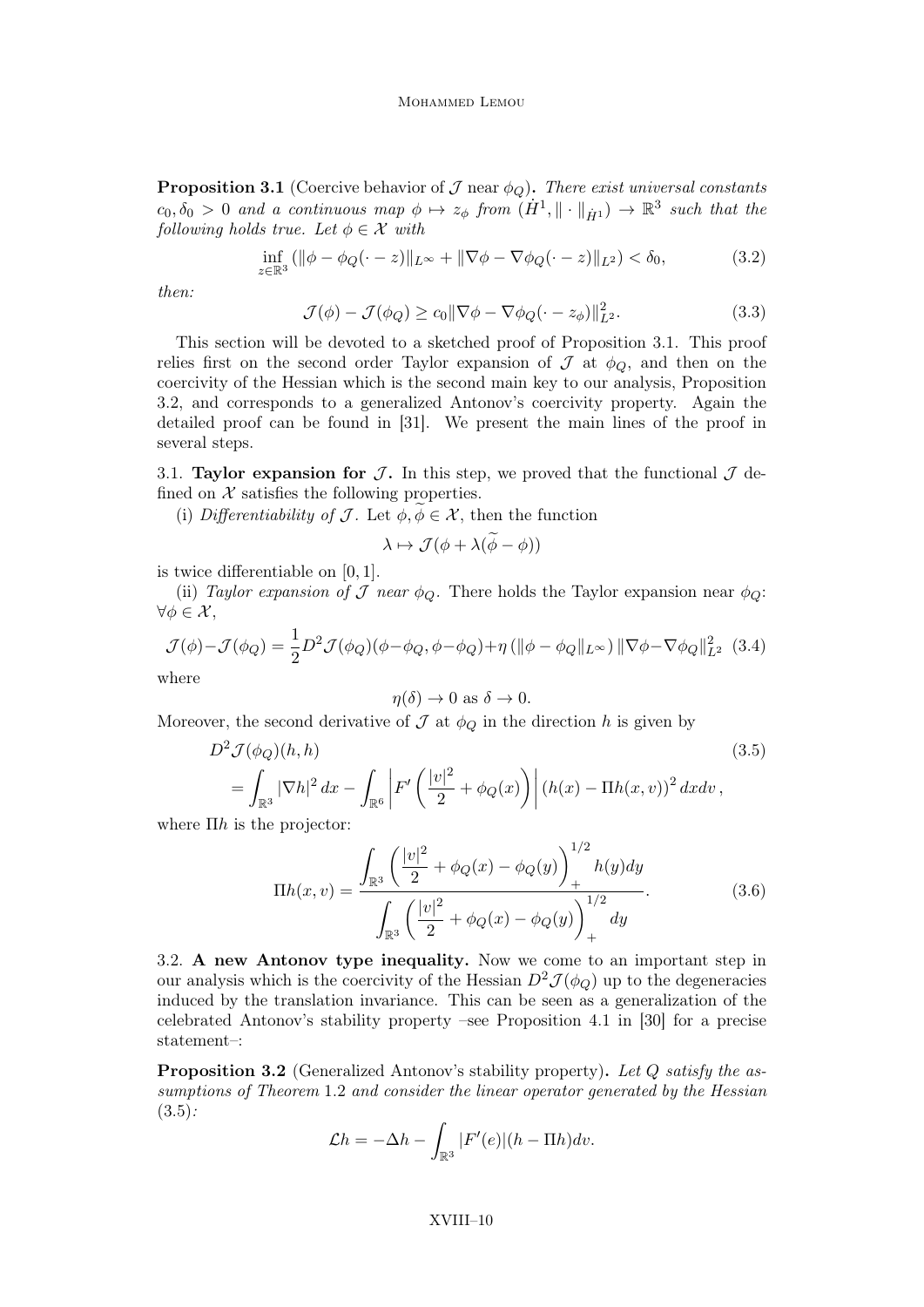Then  $\mathcal L$  is a compact perturbation of the Laplacian operator on  $\dot H^1$  and is positive:

$$
\forall h \in \dot{H}^1, \quad (\mathcal{L}h, h) = D^2 \mathcal{J}(\phi_Q)(h, h) \ge 0. \tag{3.7}
$$

Moreover,

$$
Ker(\mathcal{L}) = \{ h \in \dot{H}^1 \quad with \quad \mathcal{L}h = 0 \} = Span(\partial_{x_i} \phi_Q)_{1 \leq i \leq 3}.
$$

In particular, there exists  $c_0 > 0$  such that

$$
\forall h \in \dot{H}^1, \quad (\mathcal{L}h, h) \ge c_0 \|\nabla h\|_{L^2}^2 - \frac{1}{c_0} \sum_{i=1}^3 \left( \int_{\mathbb{R}^3} h \Delta(\partial_{x_i} \phi_Q) dx \right)^2. \tag{3.8}
$$

We sketch the proof of this result in few steps.

Step 1. Positivity away from radial modes.

Let  $h \in \dot{H}^1$ , and let  $h_0$  be its orthogonal projection (in  $L^2$ ) onto the space of radial functions  $\dot{H}^1_{rad}$ . We write the decomposition

$$
h = h_0 + h_1
$$
,  $h_0 \in \dot{H}^1_{rad}$ ,  $h_1 \in (\dot{H}^1_{rad})^{\perp}$ .

The angular integration in (3.6) ensures  $\Pi h_1 = 0$  and thus

$$
(\mathcal{L}h, h) = (\mathcal{L}h_0, h_0) + \int_{\mathbb{R}^3} |\nabla h_1|^2 - \int_{\mathbb{R}^3} V_Q h_1^2
$$

with

$$
V_Q(r) = \int_{\mathbb{R}^3} |F'(e)| dv = 4\pi \sqrt{2} \int_{\phi_Q(0)}^0 |F'(e)| (e - \phi_Q(r))_+^{1/2} de.
$$

Since  $V_Q$  is continuous and compactly supported, the Schrödinger operator  $-\Delta-V_Q$ is a compact perturbation of the Laplacian on  $\dot{H}^1$ .

Now the space-translation invariance of  $\mathcal L$  attests that its kernel is non trivial and that

$$
\mathcal{L}(\partial_{x_i}\phi_Q) = 0, \qquad i = 1, 2, 3. \tag{3.9}
$$

We now deduce from standard argument (based on spherical harmonics expansion and the monotonicity of the radial function  $\phi_Q$ ) that this implies the positivity of  $\mathcal L$  away from radial modes, see [49] for related statements:

$$
\forall h \in \left(\dot{H}_{rad}^1\right)^{\perp}, \quad (\mathcal{L}h, h) \ge 0,\tag{3.10}
$$

and

$$
\{h \in (\dot{H}^1_{rad})^\perp \text{ with } \mathcal{L}h = 0\} = \text{Span}(\partial_{x_i} \phi_Q)_{1 \le i \le 3}.\tag{3.11}
$$

This classically yields the coercivity of  $D^2 \mathcal{J}(\phi_Q)$  on  $(\dot{H}^1_{rad})^{\perp} \cap [\text{Span}(\partial_{x_i} \phi_Q)_{1 \leq i \leq 3}]^{\perp}$ .

#### Step 2. Coercivity on the radial modes: A new Antonov-Poincaré inequality.

First we have the relative compactness of  $\mathcal L$  with respect to  $\Delta$  in  $\dot H^1$  (see [31] for the proof). Hence, it is sufficient to prove that

$$
\forall h \in \dot{H}^1_{rad}, \quad h \neq 0, \quad (\mathcal{L}h, h) > 0. \tag{3.12}
$$

Our main observation is now from  $(3.5)$  that  $(3.12)$  is nothing but a *Poincaré in*equality, and we now claim that we can adapt the celebrated proof by Hörmander

#### XVIII–11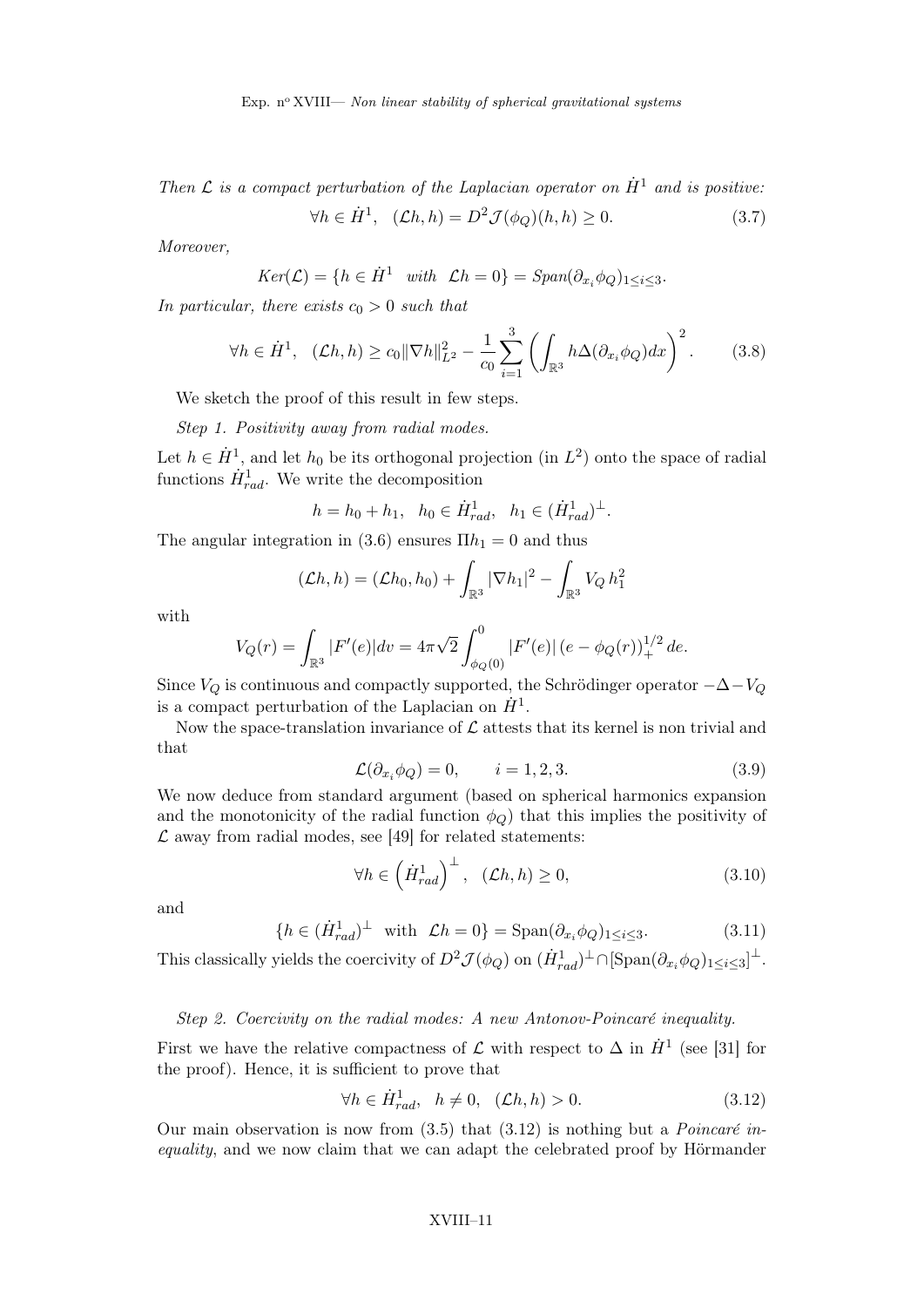[20, 21] to our setting. Hörmander's approach involves two key steps: the introduction of a self-adjoint operator adapted to the projection involved, and a suitable convexity property. The operator will be given by

$$
Tf(e,r) = \frac{1}{r^2 \sqrt{2(e - \phi_Q(r))}} \partial_r f \tag{3.13}
$$

which essentially satisfies the requirement

 $\Pi h = 0$  implies  $h \in \text{Im}(T)$ ,

and the convexity will correspond to the lower bound:

$$
-\frac{T^2g}{g} \ge \frac{3}{(r\sqrt{2(e - \phi_Q(r))})^4} \left(\rho_Q(r) + \frac{\phi_Q'(r)}{r}\right)
$$
(3.14)

with

$$
g(r,e) = \left(r\sqrt{2(e - \phi_Q(r))}\right)^3.
$$

Note that the original proof of Antonov's stability criterion can be revisited as well using the transport operator  $\tau = v \cdot \nabla_x - \nabla_x \phi_Q \cdot \nabla_v$  in the radial case as differential operator and whose image can be realized in the radial setting as the kernel of the *full* projection including the kinetic momentum  $\ell$ , see [19], [30] for more details.

For a detailed proof of this new Antonov inequality (3.12), we refer to [31] .

#### Step 3. End of the proof of Proposition 3.1

This step is a classical consequence of the modulation theory coupled with the coercivity estimate (3.8). It consists in adjusting the translation parameter in space in order to satisfy the orthogonality conditions that are necessary to get the coercivity of Hessian  $D^2 \mathcal{J}(\phi_Q)$ . An implicit function theorem is used in this step from which the continuity  $\phi \rightarrow z_{\phi}$  is derived. This, combined with the Taylor expansion (3.4) ends the proof of Proposition 3.1. We again refer to [31] for a detailed proof.

#### 4. Compactness of local minimizing sequences of the Hamiltonian

The aim of this section is to prove the following compactness result which is the heart of the proof of Theorem 1.2.

**Proposition 4.1** (Compactness of local minimizing sequences). Let  $\delta_0 > 0$  be as in Proposition 3.1. Let  $\phi \mapsto z_{\phi}$  the continuous map from  $(H^1, \|\cdot\|_{\dot{H}^1}) \to \mathbb{R}^3$  build in Proposition 3.1. Let  $f_n$  be a sequence of functions of  $\mathcal{E}$ , bounded in  $L^{\infty}$ , such that

$$
\inf_{z \in \mathbb{R}^3} (\|\phi_{f_n} - \phi_Q(\cdot - z)\|_{L^\infty} + \|\nabla \phi_{f_n} - \nabla \phi_Q(\cdot - z)\|_{L^2}) < \delta_0,\tag{4.1}
$$

and

$$
\limsup_{n \to +\infty} \mathcal{H}(f_n) \le \mathcal{H}(Q), \qquad f_n^* \to Q^* \text{ in } L^1(\mathbb{R}_+) \quad \text{as } n \to +\infty. \tag{4.2}
$$

Then

$$
\int (1+|v|^2)|f_n - Q(x - z_{\phi_{f_n}})| \to 0 \quad \text{as} \quad n \to +\infty. \tag{4.3}
$$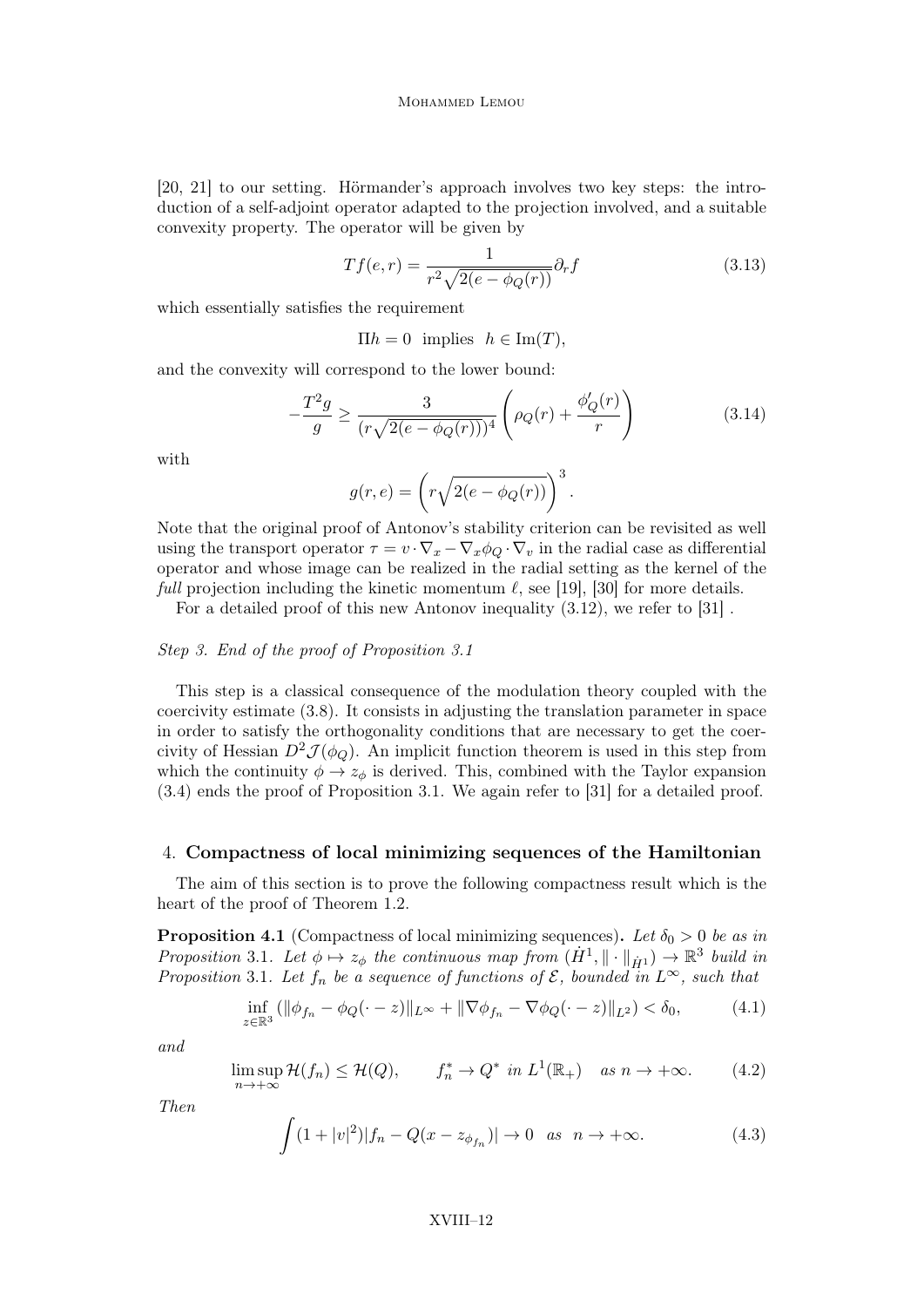#### Proof. Step 1: Compactness of the potential

We first claim the following quantitative lower bound which generalizes the monotonicity formula (2.9): let  $f \in \mathcal{E}$  such that  $\phi_f$  satisfies (3.2), let  $z_{\phi_f}$  given by Proposition 3.1, then

$$
\mathcal{H}(f) - \mathcal{H}(Q) + \|\phi_f\|_{L^\infty} \|f^* - Q^*\|_{L^1} \ge c_0 \|\nabla \phi_f - \nabla \phi_Q(\cdot - z_{\phi_f})\|_{L^2}^2. \tag{4.4}
$$

Indeed,

$$
\mathcal{H}(f) - \mathcal{H}(Q) \ge \mathcal{J}_{f^*}(\phi_f) - \mathcal{J}(\phi_Q) = \mathcal{J}_{f^*}(\phi_f) - \mathcal{J}(\phi_f) + \mathcal{J}(\phi_f) - \mathcal{J}(\phi_Q), \quad (4.5)
$$
  
here we have used that  $\mathcal{H}(Q) = \mathcal{J}(\phi_Q)$ . Now, we recall that

where we have used that  $\mathcal{H}(Q) = \mathcal{J}(\phi_Q)$ . Now, we recall that

$$
\mathcal{J}_{f^*}(\phi) = \int_{\mathbb{R}^6} \left( \frac{|v|^2}{2} + \phi \right) f^{*\phi}(x, v) dx dv + \frac{1}{2} \int_{\mathbb{R}^3} |\nabla \phi|^2 dx.
$$

and deduce from a suitable change of variables that

$$
\mathcal{J}_{f^*}(\phi_f) - \mathcal{J}(\phi_f) = \int_0^{+\infty} a_{\phi_f}^{-1}(s) \left(f^*(s) - Q^*(s)\right) ds.
$$

Since  $|a_{\phi_f}^{-1}(s)| \leq -\min \phi_f = ||\phi_f||_{L^{\infty}}$ , we have

$$
\mathcal{J}_{f^*}(\phi_f)-\mathcal{J}(\phi_f)\geq -\|\phi_f\|_{L^\infty} \|f^*-Q^*\|_{L^1}.
$$

Inserting this estimate into (4.5) and using Proposition 3.1 yields (4.4) .

Let us now consider a sequence  $f_n \in \mathcal{E}$  satisfying the assumptions of Proposition 4.1, then (4.4) applied to  $f_n$  ensures:

$$
\|\nabla \phi_{f_n}(. + z_{\phi_{f_n}}) - \nabla \phi_Q\|_{L^2} \to 0, \qquad \text{as } n \to \infty.
$$
 (4.6)

Step 2: Strong convergence of  $f_n$  to  $Q$ 

To ease notations, we shall still denote by  $f_n$  the translated function  $f_n(.+z_{\phi_{f_n}},v)$ . We then observe the identity:

$$
\mathcal{H}(f_n) - \mathcal{H}(Q) + \frac{1}{2} \|\nabla \phi_{f_n} - \nabla \phi_Q\|_{L^2}^2 = \int_{\mathbb{R}^6} \left(\frac{|v|^2}{2} + \phi_Q(x)\right) (f_n - Q) dx dv \quad (4.7)
$$

which implies, from  $(4.2)$  and  $(4.6)$ , that

$$
\int_{\mathbb{R}^6} \left( \frac{|v|^2}{2} + \phi_Q(x) \right) (f_n - Q) dx dv \to 0, \qquad \text{as } n \to \infty. \tag{4.8}
$$

Since we have  $||f_n^* - Q^*||_{L^1} \to 0$  from (4.2), we derive the following convergence

$$
0 \le T_n = \int_{\mathbb{R}^6} \left( \frac{|v|^2}{2} + \phi_Q(x) \right) (f_n - f_n^{*\phi_Q}) dx dv \to 0, \quad \text{as } n \to \infty. \tag{4.9}
$$

This positive quantity  $T_n$  is then shown to control the norm  $||f_n^{*\phi_Q} - f_n||_{L^1}$  in some sense, and then  $||f_n^{*\phi_Q} - f_n||_{L^1}$  goes to 0, see [31] for the detailed proof of this claim. Using again the convergence  $||f_n^* - Q^*||_{L^1} \to 0$  and the fact that Q is a fixed point of our rearrangement, we finally deduce that  $||f_n - Q||_{L^1} \to 0$ . Combining this with the boundeness of the Hamiltonian and the strong convergence of the potential, we also deduce that

$$
\int_{\mathbb{R}^6} |v|^2 |f_n - Q| dx dv \to 0.
$$

This concludes the proof of Proposition 4.1.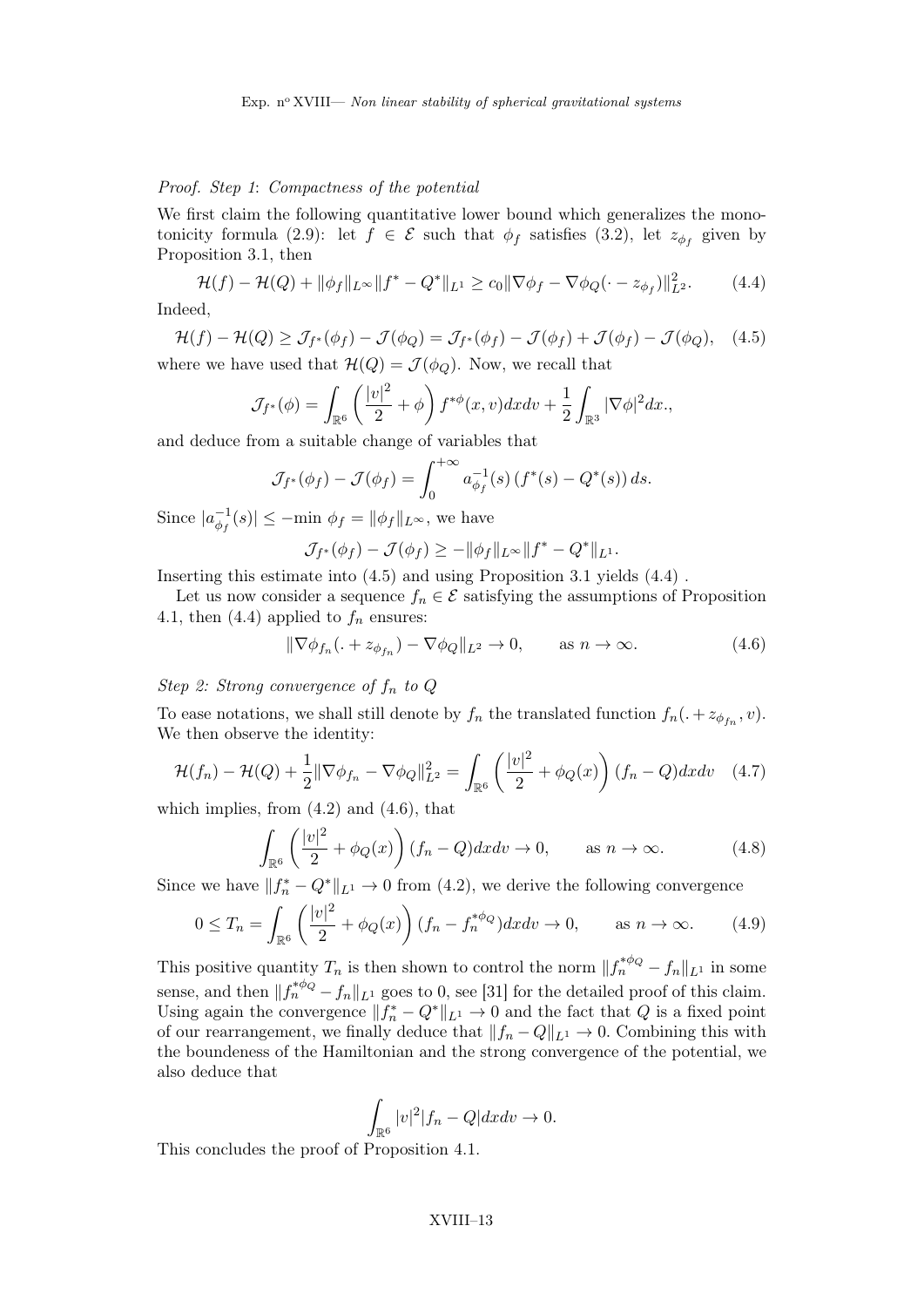$\Box$ 

#### 5. Non linear stability of Q

We now turn to the proof of the nonlinear stability result stated in Theorem 1.2, which is a direct consequence of Proposition 4.1 and the known regularity of weak solutions to the Vlasov-Poisson system.

Proof of Theorem 1.2.

#### Step 1. Continuity claim for weak solutions

Let  $f_0 \in \mathcal{E}$  and let  $f(t) \in \mathcal{E}$  be a corresponding weak solution to (1.1). By the properties of weak solutions of the Vlasov-Poisson system [7, 8], we have

$$
\forall t \ge 0, \qquad f(t) \in \mathrm{Eq}(f_0), \qquad \mathcal{H}(f(t)) \le \mathcal{H}(f_0), \tag{5.1}
$$

and we may prove that

$$
\phi_f \in \mathcal{C}([0, +\infty), L^{\infty}(\mathbb{R}^3) \cap \dot{H}^1(\mathbb{R}^3)).
$$
\n(5.2)

Now this implies from Proposition 3.1 that

$$
t \mapsto z_{\phi_{f(t)}} \quad \text{is continuous.} \tag{5.3}
$$

Step 2: Conclusion.

An equivalent reformulation of Proposition 4.1 is the following: for all  $\varepsilon > 0$  small enough, there exists  $\eta > 0$  such that if  $f \in \mathcal{E}$  with

$$
||f^* - Q^*||_{L^1} \le \eta, \quad ||f||_{L^{\infty}} \le ||Q||_{L^{\infty}} + M, \quad \mathcal{H}(f) \le \mathcal{H}(Q) + \eta \tag{5.4}
$$

and

$$
\inf_{z \in \mathbb{R}^3} (||\phi_f - \phi_Q(\cdot - z)||_{L^\infty} + ||\nabla \phi_f - \nabla \phi_Q(\cdot - z)||_{L^2}) < \delta_0,
$$
\n(5.5)

then

$$
||(1+|v|^2)(f-Q(\cdot-z_{\phi_f}))||_{L^1} \le \varepsilon.
$$
\n(5.6)

Let  $\varepsilon > 0$  and let  $\eta > 0$  be the associated constant. We consider an initial data  $f_0 \in \mathcal{E}$  with

$$
||f_0 - Q||_{L^1} < \eta
$$
,  $||f_0||_{L^{\infty}} \le ||Q||_{L^{\infty}} + M$  and  $\mathcal{H}(f_0) \le \mathcal{H}(Q) + \eta$ 

and a corresponding weak solution  $f(t)$  of (1.1). Observe that, by the contractivity of the symmetric rearrangement in  $L^1$  (see [32]), we have

$$
||f_0^* - Q^*||_{L^1} \le ||f_0 - Q||_{L^1} \le \eta.
$$
\n(5.7)

This implies from interpolation inequalities that, for  $\eta$  small enough,

$$
\|\nabla \phi_{f_0} - \nabla \phi_Q(\cdot - z_{\phi_{f_0}})\|_{L^2} + \|\phi_f(0) - \phi_Q(\cdot - z_{\phi_{f_0}})\|_{L^\infty} \le \frac{\delta_0}{2}.
$$

From  $(5.1)$ , we first deduce that the corresponding solution  $f(t)$  of  $(1.1)$  satisfies (5.4) for all  $t \geq 0$ . Hence, if we prove that

$$
\forall t \ge 0, \qquad \|\nabla \phi_f(t) - \nabla \phi_Q(\cdot - z_{\phi_f(t)})\|_{L^2} + \|\phi_f(t) - \phi_Q(\cdot - z_{\phi_f(t)})\|_{L^\infty} < \delta_0, \tag{5.8}
$$

then (5.6) holds true for all  $t \geq 0$ , which is nothing but (1.18). Now (5.8) follows for  $\eta > 0$  small enough from a straightforward bootstrap argument using the continuity  $(5.2)$ ,  $(5.3)$  and an interpolation inequality. This ends the proof of Theorem 1.2.  $\Box$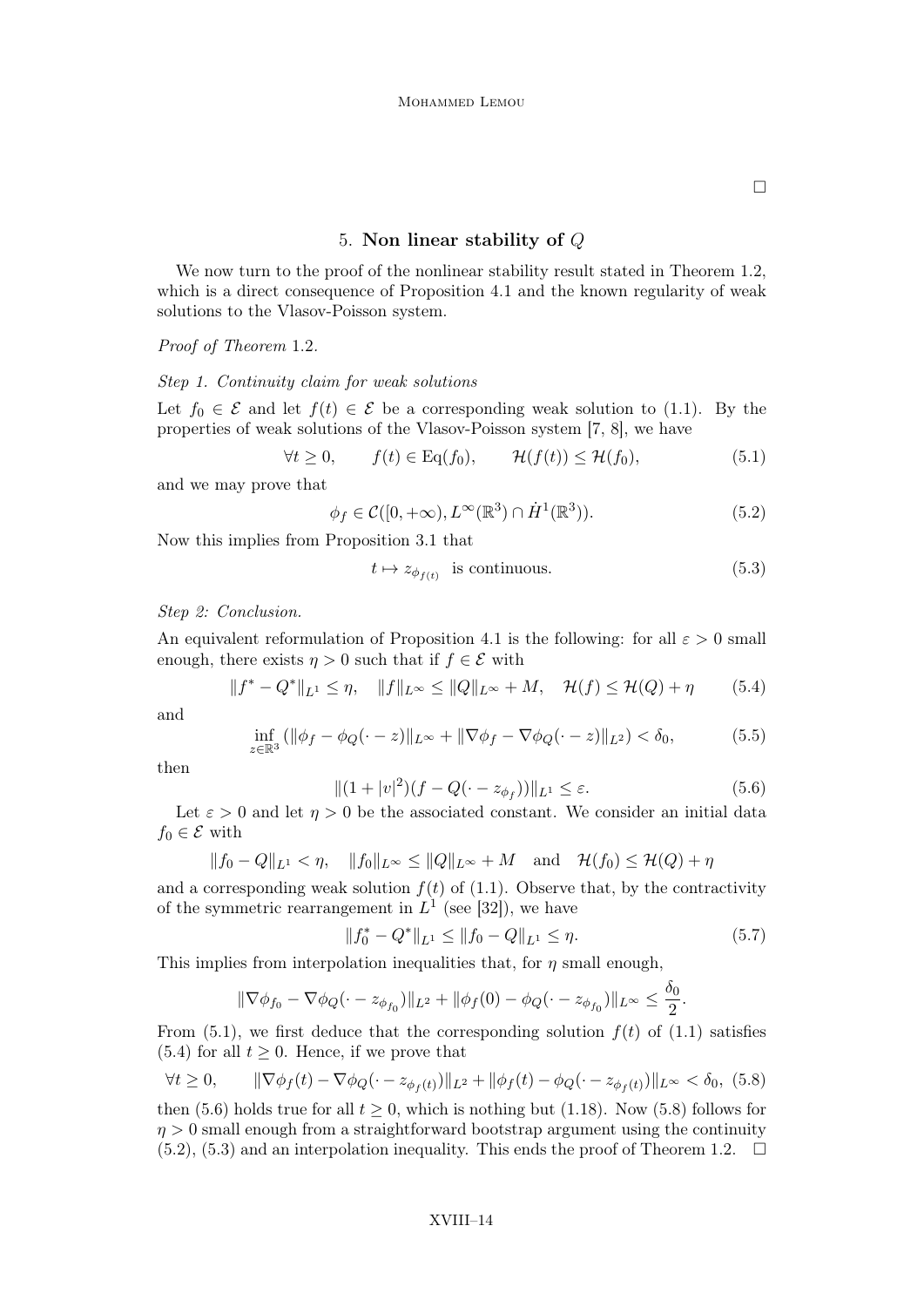#### 6. Some perspectives

There are many open questions after this work. We list some of them below:

- (i) Quantitative stability results. A natural first question is to see whether is it possible or not to quantify all the estimates and the compactness arguments we have used in our proof of the nonlinear stability. We believe that this is possible to do and a work in this question is currently investigated. In particular, the compactness step described in section 4, may be completely reformulated in a quantified functional inequality. This inequality provides a quantitative control of the distance between  $f$  and the steady state  $Q$  by the difference between the two Hamiltonians  $\mathcal{H}(f)$  and  $\mathcal{H}(Q)$  and the distance between the two rearrangements  $f^*$  and  $Q^*$ .
- (ii) Extension to relativistic systems. A second natural question is to explore the applicability of our strategy to relativistic Vlasov models. There are several kinds of relativistic models depending to which type of force fields the Vlasov equation is coupled: coupling with a wave equation on the potential, with the so-called Nördstrom equation or with the Einstein equations. While the most physically relevant model (Vlasov-Einstein) seems to be difficult to deal with at the present time, the two others are more reachable and the stability issues for these models may be directly explored using the present approach.
- (iii) Non monotonic steady states. Of course, the monotonicity condition on the steady states is only a sufficient (but not necessary) to guarantee its stability. A natural question (which is an open problem) is therefore to analyze the stability or the instability of non monotonic steady states.
- (iv) Fluid mechanics. The application of our strategy to the 2D Euler equation in fluid mechanics is also another interesting question. The problem in this context is to analyze the stability of the steady states of this system which are monotonic functions of the courant profiles. If one tries to follow the same algorithm as it is described in this paper, then one may reduce the stability analysis to the validity of certain Poincaré inequality. Unfortunately, the validity of such an inequality is still an open question.

#### References

- [1] Aly J.-J., On the lowest energy state of a collisionless self-gravitating system under phase volume constraints. MNRAS 241 (1989), 15.
- [2] Antonov, A. V., Remarks on the problem of stability in stellar dynamics. Soviet Astr., AJ., 4, 859-867 (1961).
- [3] Antonov, A. V., Solution of the problem of stability of a stellar system with the Emden density law and spherical velocity distribution. J. Leningrad Univ. Se. Mekh. Astro. 7, 135-146 (1962).
- [4] Arsen'ev, A. A., Global existence of a weak solution of Vlasov's system of equations, U.S.S.R. Computational Math. and Math. Phys. 15 (1975), 131–141.
- [5] Batt, J.; Faltenbacher, W.; Horst, E., Stationary spherically symmetric models in stellar dynamics, Arch. Rat. Mech. Anal. 93, 159-183 (1986).
- [6] Binney, J.; Tremaine, S., Galactic Dynamics, Princeton University Press, 1987.
- [7] Diperna, R. J.; Lions, P.-L., Global weak solutions of kinetic equations, Rend. Sem. Mat. Univ. Politec. Torino 46 (1988), no. 3, 259–288 (1990).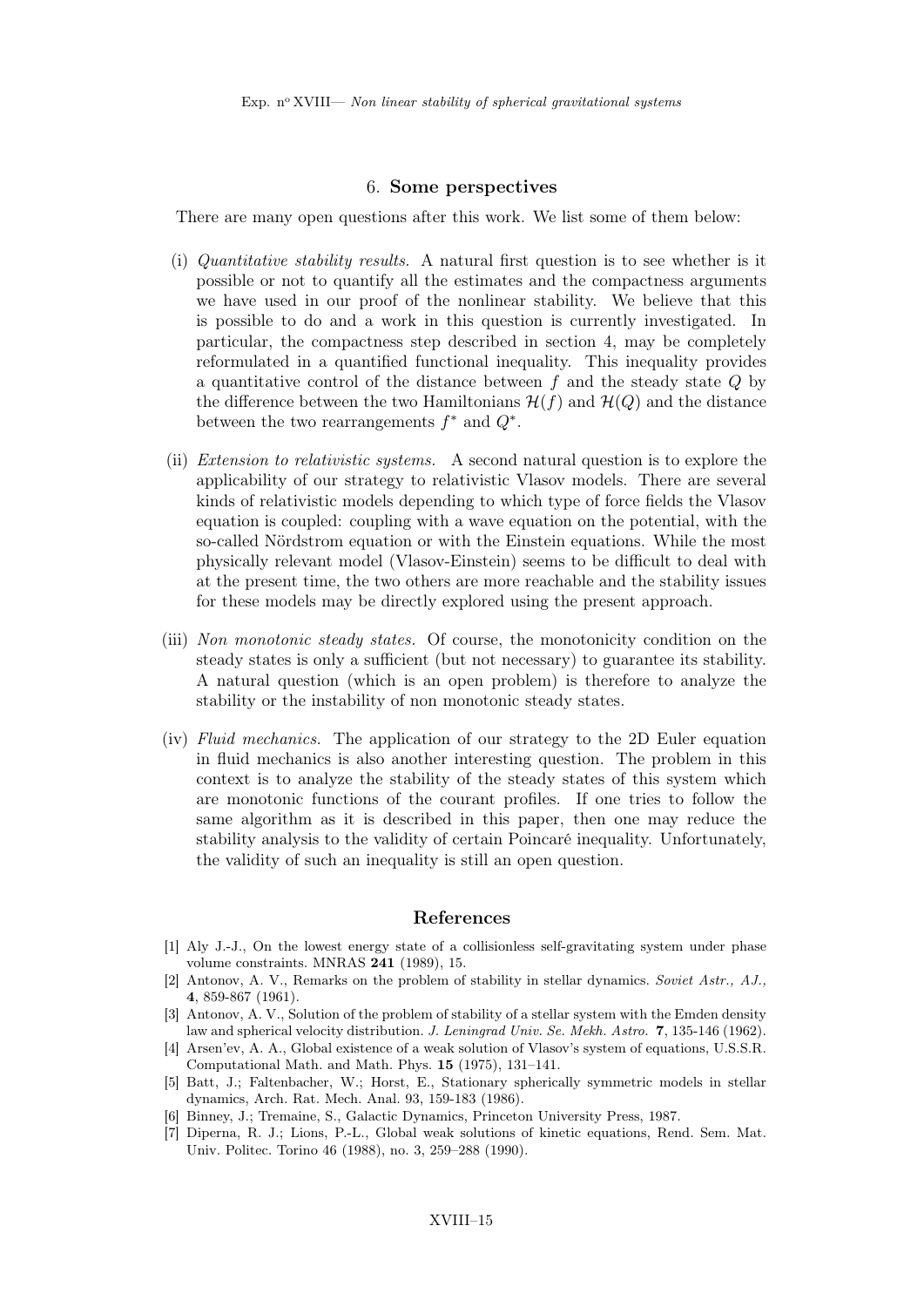#### MOHAMMED LEMOU

- [8] Diperna, R. J.; Lions, P.-L., Solutions globales d'équations du type Vlasov-Poisson, C. R. Acad. Sci. Paris Sér. I Math. 307 (1988), no. 12, 655–658.
- [9] Dolbeault, J.; Sánchez, Ó.; Soler, J., Asymptotic behaviour for the Vlasov-Poisson system in the stellar-dynamics case, Arch. Ration. Mech. Anal. 171 (2004), no. 3, 301–327.
- [10] Doremus, J. P.; Baumann, G.; Feix, M. R., Stability of a Self Gravitating System with Phase Space Density Function of Energy and Angular Momentum, Astronomy and Astrophysics 29 (1973), 401.
- [11] Fridmann, A. M.; Polyachenko, V. L., Physics of gravitating systems, Springer-Verlag, 1984.
- [12] Gardner, C.S., Bound on the energy available from a plasma, Phys. Fluids 6, 1963, 839-840.
- [13] Gillon, D.; Cantus, M.; Doremus, J. P.; Baumann, G., Stability of self-gravitating spherical systems in which phase space density is a function of energy and angular momentum, for spherical perturbations, Astronomy and Astrophysics 50 (1976), no. 3, 467–470.
- [14] Guo, Y., Variational method for stable polytropic galaxies, Arch. Rat. Mech. Anal. 130 (1999), 163-182.
- [15] Guo, Y.; Lin, Z., Unstable and stable galaxy models, Comm. Math. Phys. 279 (2008), no. 3, 789–813.
- [16] Guo, Y.; Rein, G., Stable steady states in stellar dynamics, Arch. Rat. Mech. Anal. 147 (1999), 225–243.
- [17] Guo, Y.; Rein, G., Isotropic steady states in galactic dynamics, Comm. Math. Phys. 219 (2001), 607–629.
- [18] Guo, Y., On the generalized Antonov's stability criterion. Contemp. Math. 263, 85-107 (2000)
- [19] Guo, Y.; Rein, G., A non-variational approach to nonlinear Stability in stellar dynamics applied to the King model, Comm. Math. Phys., 271, 489-509 (2007).
- [20] Hörmander, L, An Introduction to Complex Analysis in Several Variables (3rd Edition ed.), North-Holland, Amsterdam (1990).
- [21] Hörmander, L., L2 estimates and existence theorems for the  $\bar{\partial}$  operator, Acta Math. 113 (1965), 89–152.
- [22] Horst, E.; Hunze, R., Weak solutions of the initial value problem for the unmodified nonlinear Vlasov equation, Math. Methods Appl. Sci. 6 (1984), no. 2, 262–279.
- [23] Illner, R.; Neunzert, H., An existence theorem for the unmodified Vlasov equation, Math. Methods Appl. Sci. 1 (1979), no. 4, 530–544.
- [24] Kandrup, H. E.; Sygnet, J. F., A simple proof of dynamical stability for a class of spherical clusters. Astrophys. J. 298 (1985), no. 1, part 1, 27–33.
- [25] Kavian, O., Introduction à la théorie des points critiques et applications aux problèmes elliptiques. Mathématiques & Applications (Berlin), 13. Springer-Verlag, Paris, 1993.
- [26] Lemou, M.; Méhats, F.; Raphaël, P., Orbital stability and singularity formation for Vlasov-Poisson systems. C. R. Math. Acad. Sci. Paris 341 (2005), no. 4, 269–274.
- [27] Lemou, M.; Méhats, F.; Raphaël, P., On the orbital stability of the ground states and the singularity formation for the gravitational Vlasov-Poisson system, Arch. Rat. Mech. Anal. 189 (2008), no. 3, 425–468.
- [28] Lemou, M.; Méhats, F,; Raphaël, P., Stable ground states for the relativistic gravitational Vlasov-Poisson system, Comm. Partial Diff. Eq. 34 (2009), no. 7, 703–721.
- [29] Lemou, M.; Méhats, F.; Raphaël, P., A new variational approach to the stability of gravitational systems. C. R. Math. Acad. Sci. Paris 347 (2009), no. 4, 979–984.
- [30] Lemou, M.; Méhats, F.; Raphaël, P., A new variational approach to the stability of gravitational systems. Comm. Math. Phys. 302 (2011), 161-224.
- [31] Lemou, M.; Méhats, F.; Raphaël, P.,Orbital stability of spherical galactic models. To appear in Invent. Math.
- [32] Lieb, E. H.; Loss, Analysis. Second edition. Graduate Studies in Mathematics, 14. American Mathematical Society, Providence, RI, 2001.
- [33] Lions, P.-L., The concentration-compactness principle in the calculus of variations. The locally compact case. I, Ann. Inst. H. Poincaré Anal. Non Linéaire 1 (1984), no. 2, 109–145.
- [34] Lions, P.-L., The concentration-compactness principle in the calculus of variations. The locally compact case. II, Ann. Inst. H. Poincaré Anal. Non Linéaire 1 (1984), no. 4, 223–283.
- [35] Lions, P.-L.; Perthame, B., Propagation of moments and regularity for the 3-dimensional Vlasov-Poisson system, Invent. Math. 105 (1991), no. 2.